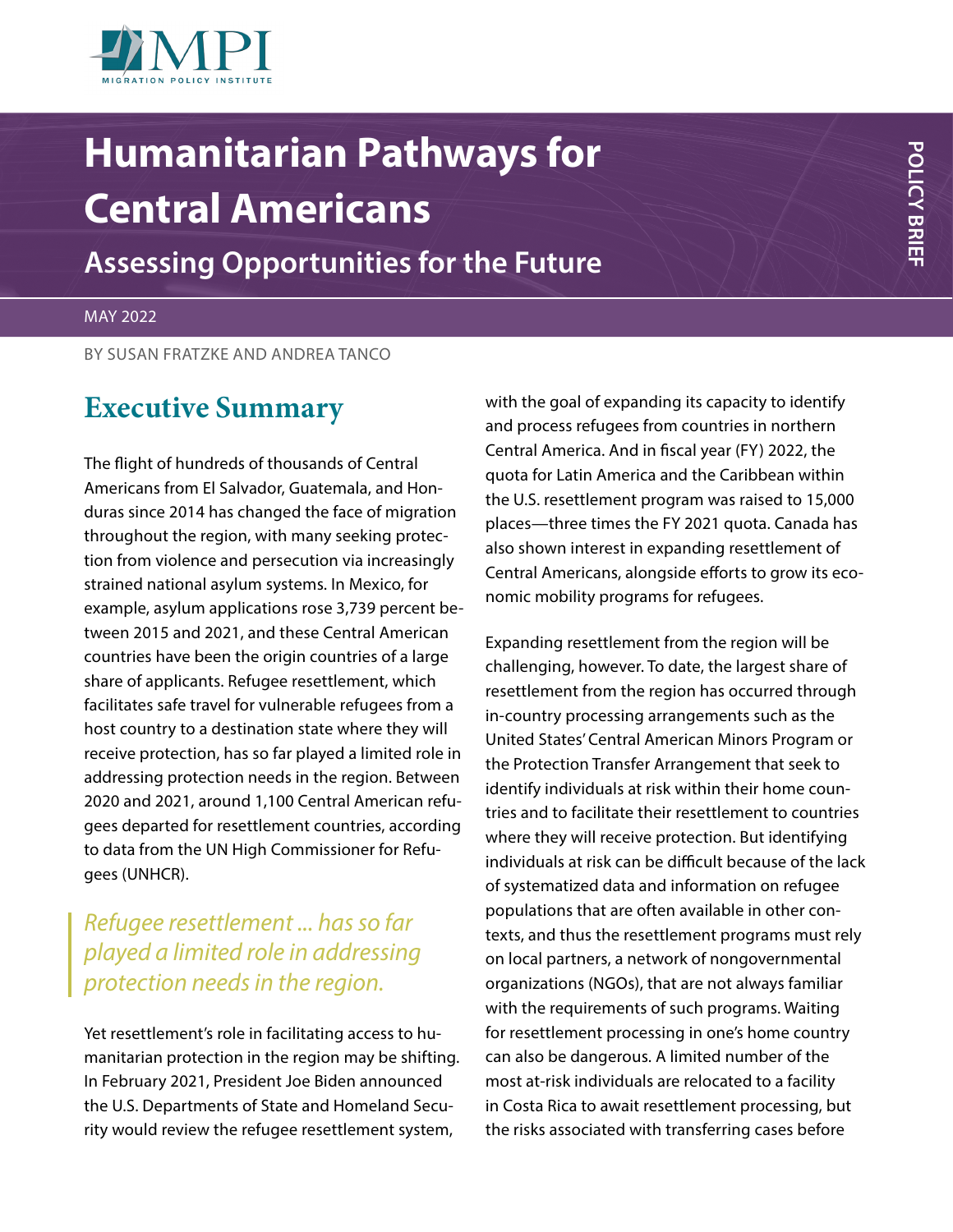they are fully vetted, and the high cost of the agreement make it prohibitive to use the facility for all but the most at-risk cases. Although resettlement also occurs out of Mexico, concerns about potentially undermining efforts to incentivize and support refugees' local integration in Mexico by raising the prospect of resettlement to the United States (and creating a pull factor for more arrivals) have kept resettlement operations in Mexico limited to especially vulnerable cases.

To address these challenges, policymakers in the United States and Canada and officials at UNHCR could consider the following strategies:

- ► **Continue to expand resettlement quotas for the region.** Targets for resettlement from Central America and Mexico have grown substantially since 2021. Yet, needs assessments by UNHCR and NGOs in the region suggest that the need for protection pathways may still outpace the number of spaces available each year. Thus, there is likely to be a need to continue growing resettlement quotas for the region to both the United States and Canada for the next several years.
- ► **Invest in UNHCR and NGO processing and referral capacity.** Even if resettlement quotas from the region rise, as they seem likely to do, the number of refugees who can benefit from these spaces will be limited by NGOs' capacity to identify eligible refugees and UNHCR's capacity to prepare their cases and refer them to resettlement countries. UNHCR and their NGO network in Central America are already operating at capacity. If resettlement countries wish to resettle larger numbers of refugees, they will need to ensure that they are funding and supporting both UNHCR and the NGO network at a level sufficient to meet this demand.
- ► **Build the capacity of local NGOs to provide protection to individuals during processing.** The NGOs that refer at-risk individuals for resettlement consideration play a critical role in protecting refugees in country while their cases are processed. Their ability to refer new cases is limited by the capacity of safe houses and local case management and protective services. If resettlement is to increase, these services will need to be funded at sufficient capacity. Efforts to improve the protection of internally displaced persons are growing in the region, and there may be room to collaborate with such programs and benefit from economies of scale in protective services.
- ► **Shorten processing times and address resettlement backlogs.** Lengthy resettlement processing times put refugees in a precarious and at times dangerous position while they await processing and place additional strain on local NGOs and UNHCR. The United States has one of the longest processing times of any resettlement country, and pandemic-related delays have exacerbated this. The U.S. government should continue to dedicate resources to identifying ways to streamline and simplify resettlement screening. There may be lessons learned from efforts to speed up processing for Afghans in Qatar that could be applied to Central America.
- ► **Continue to grow other humanitarian pathways such as private sponsorship of refugees and family reunification.** The private sponsorship program the United States plans to launch could play a valuable role in supporting refugee identification efforts by allowing diaspora and civilsociety groups connected to the region to participate in nominating individuals who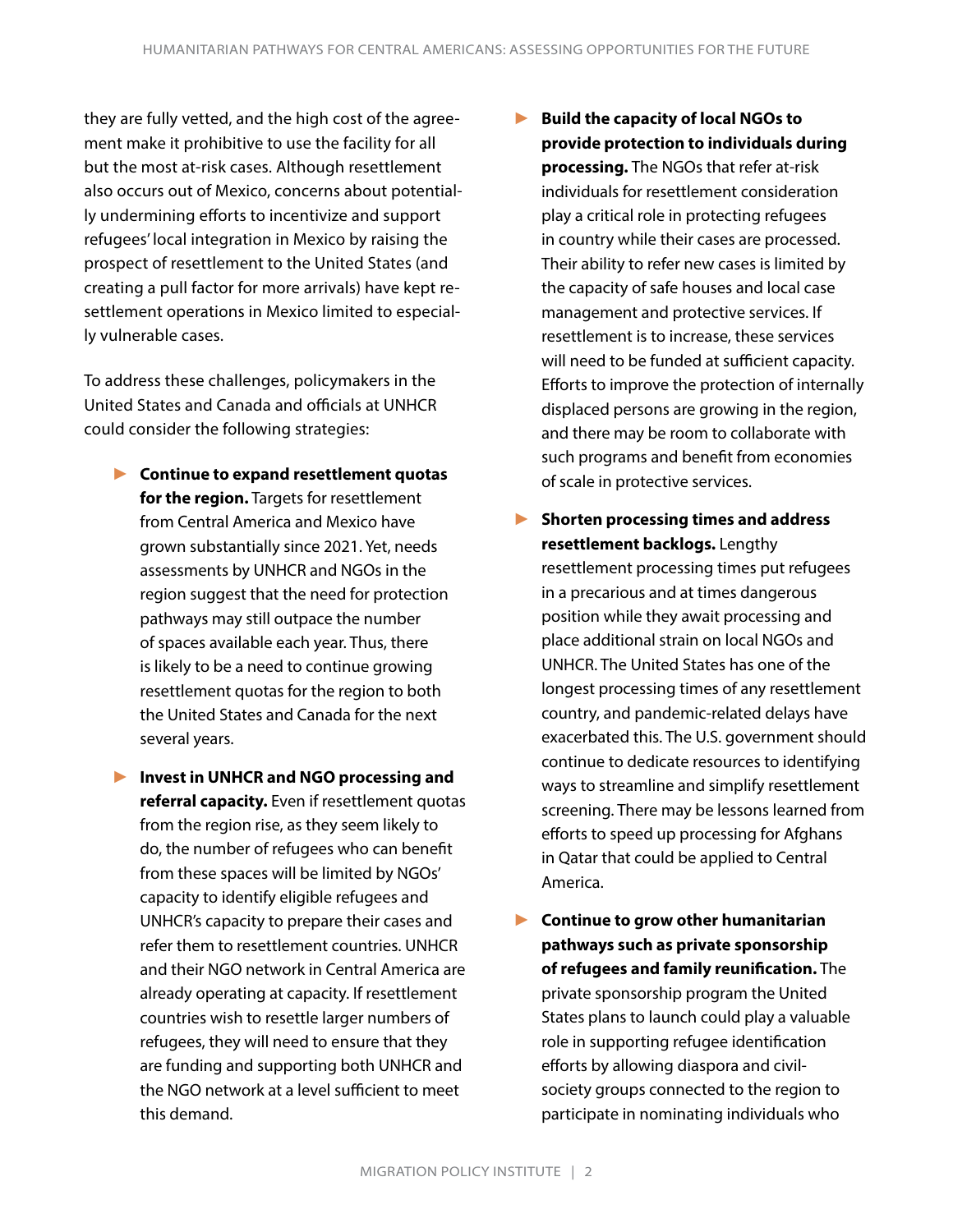may be eligible for resettlement. While Central Americans have typically been less represented in the Canadian private sponsorship program, civil society and diaspora in Canada could similarly make use of that program to provide another pathway to Canada. Expanded family reunification possibilities, such as the P-3 resettlement category in the United States (open to family members of people who entered the country as refugees or were granted asylum), could play a similar role. In Canada, efforts to expand the Economic Mobility Pathways Pilot, which opens employment visas to refugees, could be a valuable addition, if the program requirements and recruitment mechanisms were sufficient tailored to the skills and needs profiles of individuals in the region.

While resettlement of Central American refugees seems set to continue to grow in the near term, there are likely limits to the role it will play as a protection tool in the region. Reviewing eligibility criteria and bars (such as the material support bar and the serious nonpolitical crimes bar) that disqualify many vulnerable individuals from refugee status in the United States could help to expand the pool of refugees who could benefit from resettlement. But even with such legal adjustments, the majority of individuals seeking to migrate to or claim asylum in Mexico or the United States are unlikely to qualify for refugee status and thus be eligible for resettlement. In short, while there is a case for further growing resettlement in the region to address unmet needs, resettlement and similar humanitarian pathways are likely to remain a targeted tool most suited to providing protection for the most vulnerable individuals.

# **1 Introduction**

Since 2014, hundreds of thousands of Central Americans—primarily from El Salvador, Guatemala, and

Honduras—have left their home countries due to an intertwined set of factors, including poverty, food insecurity, gang-related and gender-based violence, human rights violations, and other socioeconomic grievances exacerbated by natural disasters.<sup>1</sup> Many of these people on the move take perilous journeys by land in an attempt to seek protection in neighboring Mexico and the United States.

The scale and diverse profiles of asylum seekers arriving at the borders of both countries have surpassed governments' management and processing capacities, leading to strained asylum systems and leaving thousands of asylum seekers adrift while they await the resolution of their cases. The number of asylum applications submitted in Mexico increased by 3,739 percent from 2015 to 2021, $2$  with northern Central American countries (Honduras, El Salvador, and Guatemala) being the countries of origin for a large proportion of applicants. Between December 2021 and January 2022, nationals of these countries filed about 36 percent of asylum applications in Mexico.<sup>3</sup> Central Americans have also comprised a substantial share of those seeking protection at the U.S. southern border. In U.S. fiscal year (FY) 2021 alone, northern Central American families and unaccompanied children and adolescents made up 23 percent of all encounters at the U.S.-Mexico border,4 and 44 percent of all asylum claims submitted in U.S. immigration courts were filed by Guatemalans, Hondurans, and Salvadorans.5

*The scale and diverse profiles of asylum seekers arriving at the borders of both countries have surpassed governments' management and processing capacities.*

For most Central Americans fleeing their homes, traveling by their own means to Mexico or the United States to seek asylum is the only avenue to access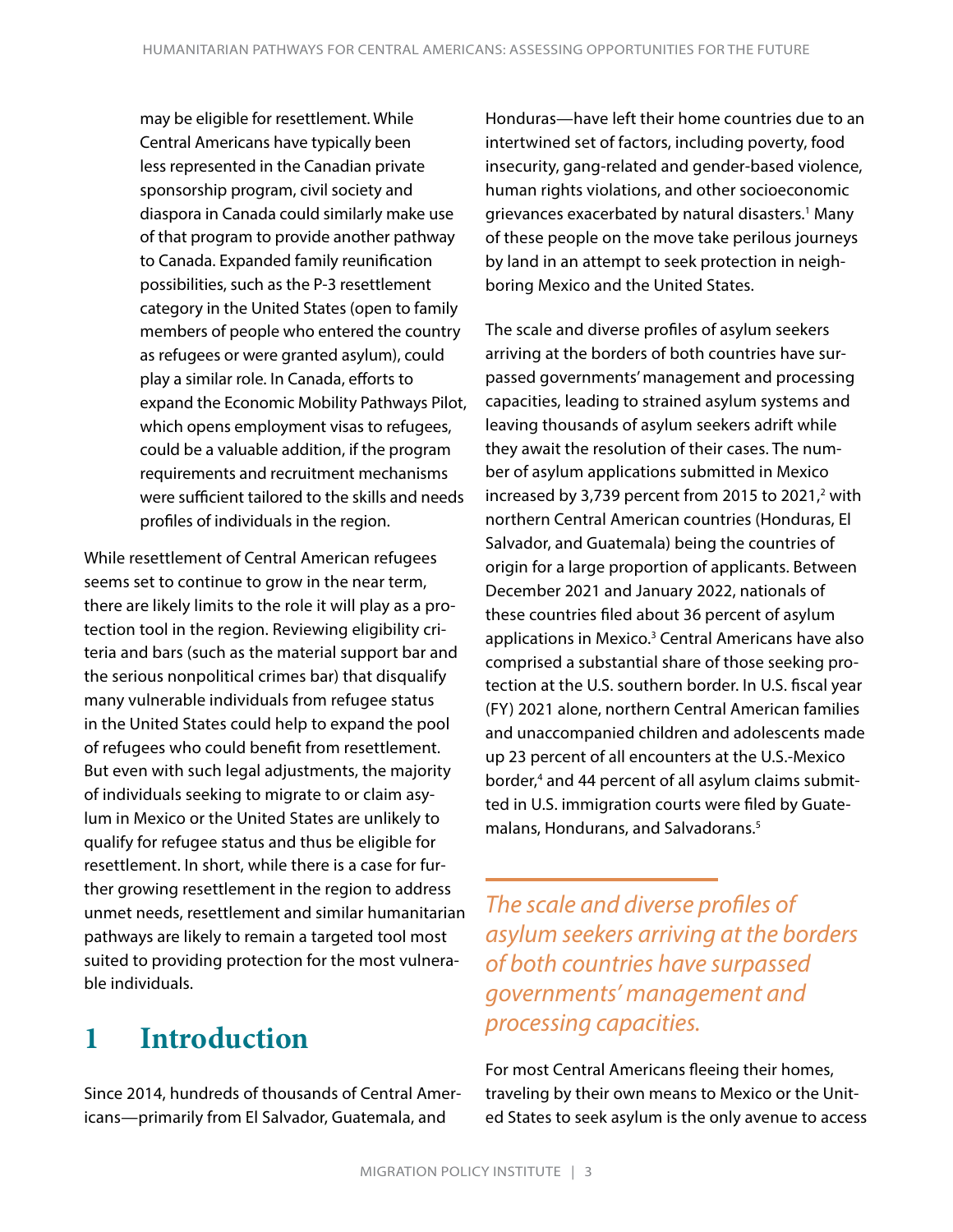international protection. While refugee resettlement programs allow states to vet and select individuals who have fled their country and are living in a host country and to facilitate their safe travel to the resettlement country, resettlement has typically been deployed on a very limited basis in the region. Throughout 2020, more than 550 individuals from Honduras, El Salvador, and Guatemala were resettled to any destination country, primarily the United States and Canada, via programs facilitated by the UN High Commissioner for Refugees (UNHCR).6 While pandemic-related travel restrictions and logistical delays affected many aspects of resettlement worldwide, the number of resettlement departures by refugees from these three countries actually saw an increase of 33 percent from 2019 to 2020.<sup>7</sup>

As asylum seekers have moved through the region in large numbers and national asylum systems have come under strain, some policymakers have begun to reconsider the role that resettlement could play in addressing these protection needs. An executive order issued by President Joe Biden in February 2021 directed the U.S. Departments of State and Homeland Security to conduct a review of the refugee resettlement system, with the goal of improving procedures for identifying and processing refugees from Central American countries who could benefit from the program.<sup>8</sup> Moreover, the United States' FY 2022 resettlement ceiling expands the

number of places available for Central Americans substantially. Of the 125,000 slots available for the fiscal year, 15,000 are allocated to Latin America and the Caribbean<sup>9</sup>—triple the amount allocated in FY 2021 for the region.<sup>10</sup> The interest in expanding the protection pathways available to Central Americans beyond asylum has not been limited to the United States. In June 2021, Marco Mendicino—then Canada's Minister of Immigration, Refugees, and Citizenship—committed to taking additional refugees from the region through Canada's resettlement program, though he stopped short of committing to a specific number.<sup>11</sup>

*This has prompted questions regarding whether resettlement and other pathways could—or should play a greater role in addressing these needs.*

Although these commitments are promising, resettlement and other humanitarian pathways remain extremely limited relative to the scale of protection needs in the region. This has prompted questions regarding whether resettlement and other pathways could—or should—play a greater role in addressing these needs, and how resettlement and humanitarian pathways could be scaled up, if so.

#### **BOX 1 A New Approach to Regional Migration**

This publication is part of a series that focuses on the region from Canada to Panama, looking at the changing landscape of migration trends and policies. The series aims to develop actionable ideas, suggest implementation strategies, convene stakeholders inside and outside of government, and foster dialogue across issues, sectors, and countries on shared regional priorities. This work presents a new approach to managing regional migration that is centered around four specific pillars: effective humanitarian protection systems, targeted legal pathways, professionalized migration management, and informed investments in development and governance in countries of origin, transit, and reception. Such strategies should build on existing capacities of governmental and nongovernmental actors, as well as harmonized efforts across stakeholders.

To learn more about this series, see [bit.ly/MPI-RegionalMig](https://www.migrationpolicy.org/programs/regional-migration).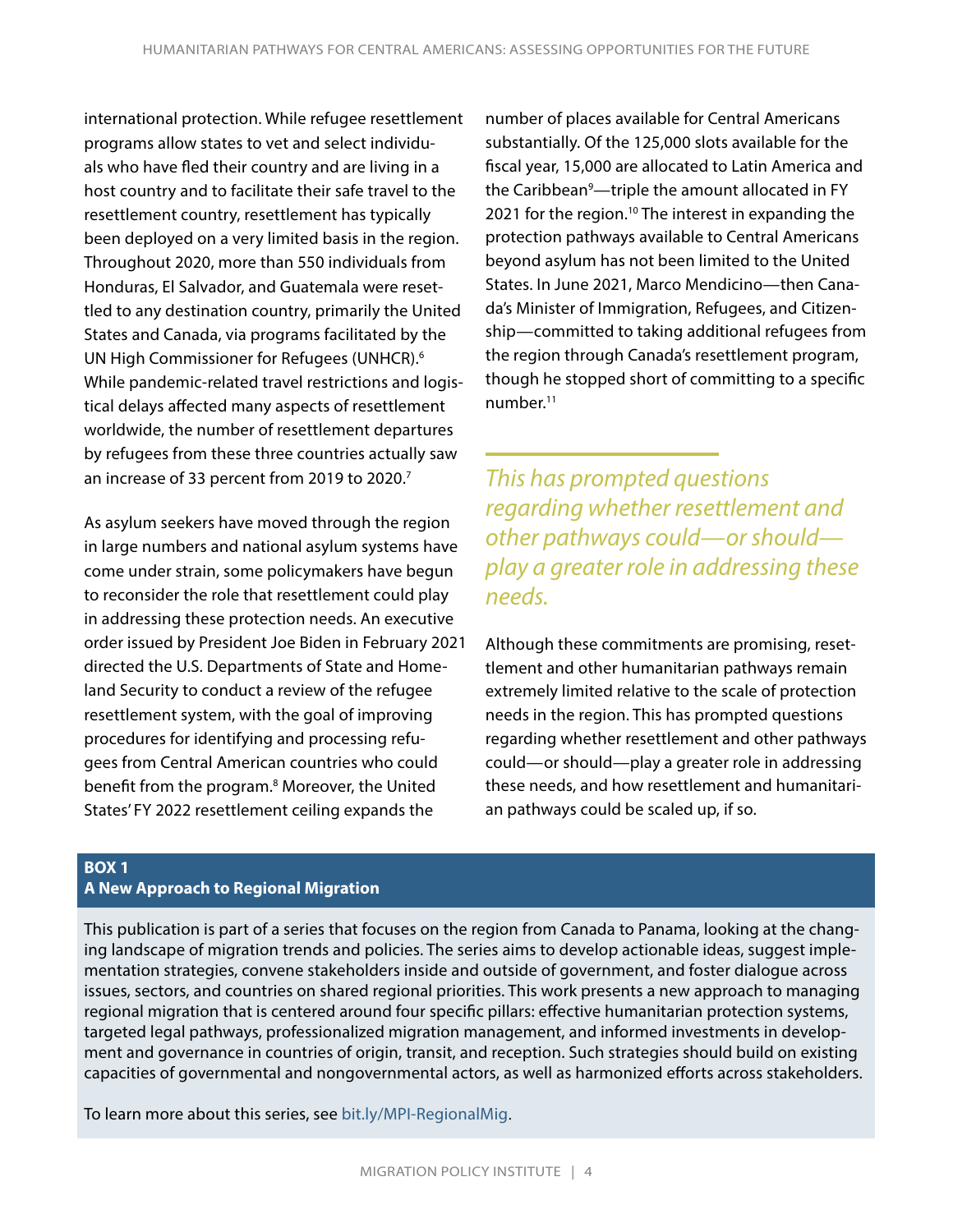This brief seeks to address these questions by analyzing the role resettlement and humanitarian pathways—including in-country processing mechanisms such as the Protection Transfer Arrangement, third-country refugee resettlement, and other humanitarian pathways—have played in the region to date and the opportunities and obstacles for scaling up these programs.<sup>12</sup> It concludes by reflecting on the role resettlement and humanitarian pathways could play in the region going forward and offers recommendations for specific actions that could strengthen and grow these programs. The brief focuses on the potential of a regional approach to humanitarian programs for Central Americans. For this reason, it primarily considers the current and potential role of resettlement and humanitarian pathways to the United States and Canada—two countries within the region with well-established humanitarian protection systems and a long history of refugee resettlement.

# **2 Resettlement and Humanitarian Pathways from the Region: State of Play**

Nationals of Central American countries have typically comprised a relatively small proportion of the resettlement cases processed by UNHCR globally. Between 2010 and 2021, UNHCR submitted 5,065 individuals from El Salvador, Guatemala, and Honduras to resettlement countries for consideration—about 0.005 percent of submissions worldwide during this period<sup>13</sup>—and only 1,653 were eventually resettled (see Table 1). Most of these refugees were resettled to the United States, with smaller numbers resettled to Canada. Australia, Brazil, Sweden, and Uruguay have sometimes resettled refugees from the region as well.

Several pathways exist for admitting refugees to the United States and Canada under humanitarian programs:

- ► **Third-country resettlement.** UNHCR in Mexico identifies refugees who are at risk of further harm in Mexico or particularly vulnerable due to their health or other circumstances. These individuals are then referred to U.S. or Canadian officials, who review their cases for eligibility for admission.
- ► **Protection Transfer Arrangement.** In addition to resettlement for those who have already fled to Mexico, UNHCR collaborates with civil-society groups in El Salvador, Guatemala, and Honduras to identify individuals at risk of persecution who have not yet left their country of origin, a program known as the Protection Transfer Arrangement. As with traditional resettlement, cases are referred to U.S. or Canadian officials for review. Individuals who are particularly at risk are transferred to a special facility in Costa Rica under the Protection Transfer Arrangement while their cases are processed; the remaining cases are processed in country.
- ► **Non-resettlement humanitarian pathways.**  Aside from traditional resettlement, there are some other options for admitting refugees to the United States and Canada. Canada offers a private sponsorship option, through which a group of five or more individuals can sponsor a refugee for admission. The United States plans to launch a similar program in FY 2022. Another Canadian program, the Economic Mobility Pathways Pilot (EMPP), enables refugees to travel to the country on labor immigration visas if they have an employer sponsor.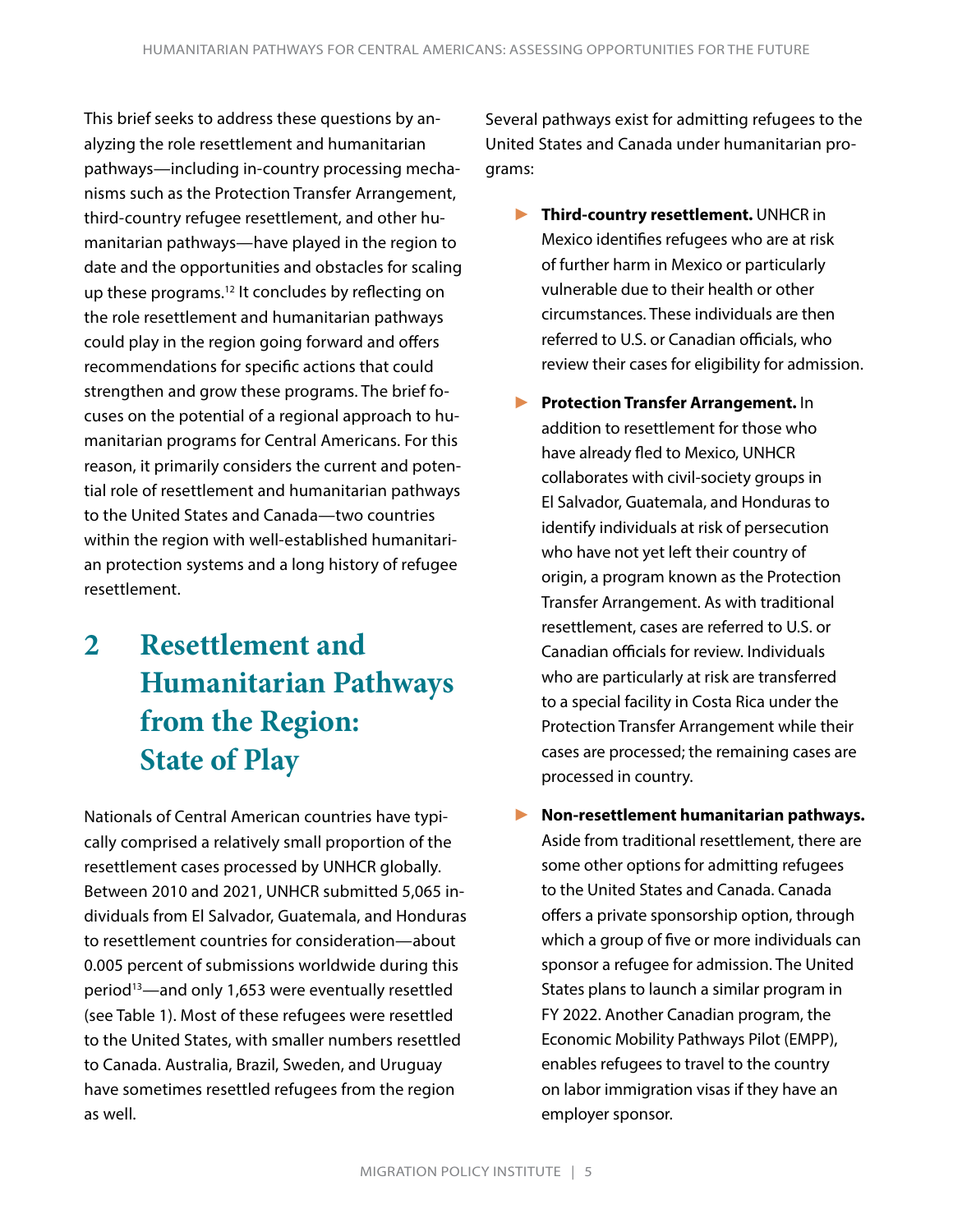#### **TABLE 1**

#### **Refugee Cases Submitted by UNHCR to Resettlement Countries for Consideration and Number of Resettlement Departures, by Applicant Nationality, 2010–21**

|                                                | <b>Submissions</b> | <b>Departures</b> |
|------------------------------------------------|--------------------|-------------------|
| <b>Total for Latin America</b>                 | 19,527             | 8,965             |
| Total for El Salvador, Guatemala, and Honduras | 5,065              | 1,653             |
| Third-country resettlement cases               | 433                | 245               |
| <b>Protection Transfer Arrangement cases</b>   | 4,632              | 1,408             |

Notes: These data include only UNHCR referrals and do not capture the full extent of resettlement that occurs, including resettlement done through embassies, nongovernmental organizations for the U.S. Refugee Admissions Program, and those admitted to Canada via the country's Private Sponsorship of Refugees and Blended Visa Office-Referred Programs. Based on UNHCR data on resettlement, all cases listed with different countries of origin and asylum are considered third-country resettlement, whereas cases with the same country of origin and asylum are included in the in-country processing and Protection Transfer Arrangement category. Source: Data received by the authors from UNHCR, November 24, 2021.

Since 2010, the majority of Central Americans who were resettled through UNHCR programs were processed through the Protection Transfer Arrangement and a smaller number through third-country resettlement from Mexico (see Table 1).

The subsections that follow explore each of these pathways in turn.

### *A. In-Country Processing and the Protection Transfer Arrangement*

While refugees are traditionally resettled after they have fled their home country, the U.S. resettlement program allows for individuals to be referred for resettlement from within their countries of origin.14 Nationals of El Salvador, Guatemala, and Honduras were first designated for in-country processing in FY 2015 as part of the Central American Minors (CAM) Program, which allowed parents who were lawfully present in the United States and who had a child living in El Salvador, Guatemala, or Honduras to apply for the child to be considered for refugee resettlement and, if not eligible to enter the United States as a refugee, to be considered for parole into the country (see Box 2).<sup>15</sup> As of FY 2017, eligibility for in-country processing was expanded to include

other at-risk individuals in these countries.16 More than 90 percent of in-country processing cases that led to resettlement from the region between 2016 and 2021 involved individuals being resettled to the United States.17

Canada has also admitted small numbers of Central Americans through in-country procedures, though Canadian law limits the use of these procedures to exceptional cases. According to Canada's *Immigration and Refugee Protection Act* of 2001, refugees generally must be outside their country of origin to be eligible for admission.<sup>18</sup> However, the law allows the Canadian minister of immigration, refugees, and citizenship to waive this requirement and grant admission and temporary or permanent residence status to individuals and their families who do not otherwise qualify under existing immigration authorities, based on: (1) humanitarian and compassionate consideration (granted based on factors such as family ties to Canada or the best interests of any children involved)19 and (2) public policy consideration (granted as a group designation for individuals facing similar barriers to international protection, such as Yazidi women and children displaced by Daesh).<sup>20</sup> In the past, the minister has waived regulatory requirements by means of public policy consideration to resettle 100 people from El Salvador, though this measure has ended and not been renewed.<sup>21</sup>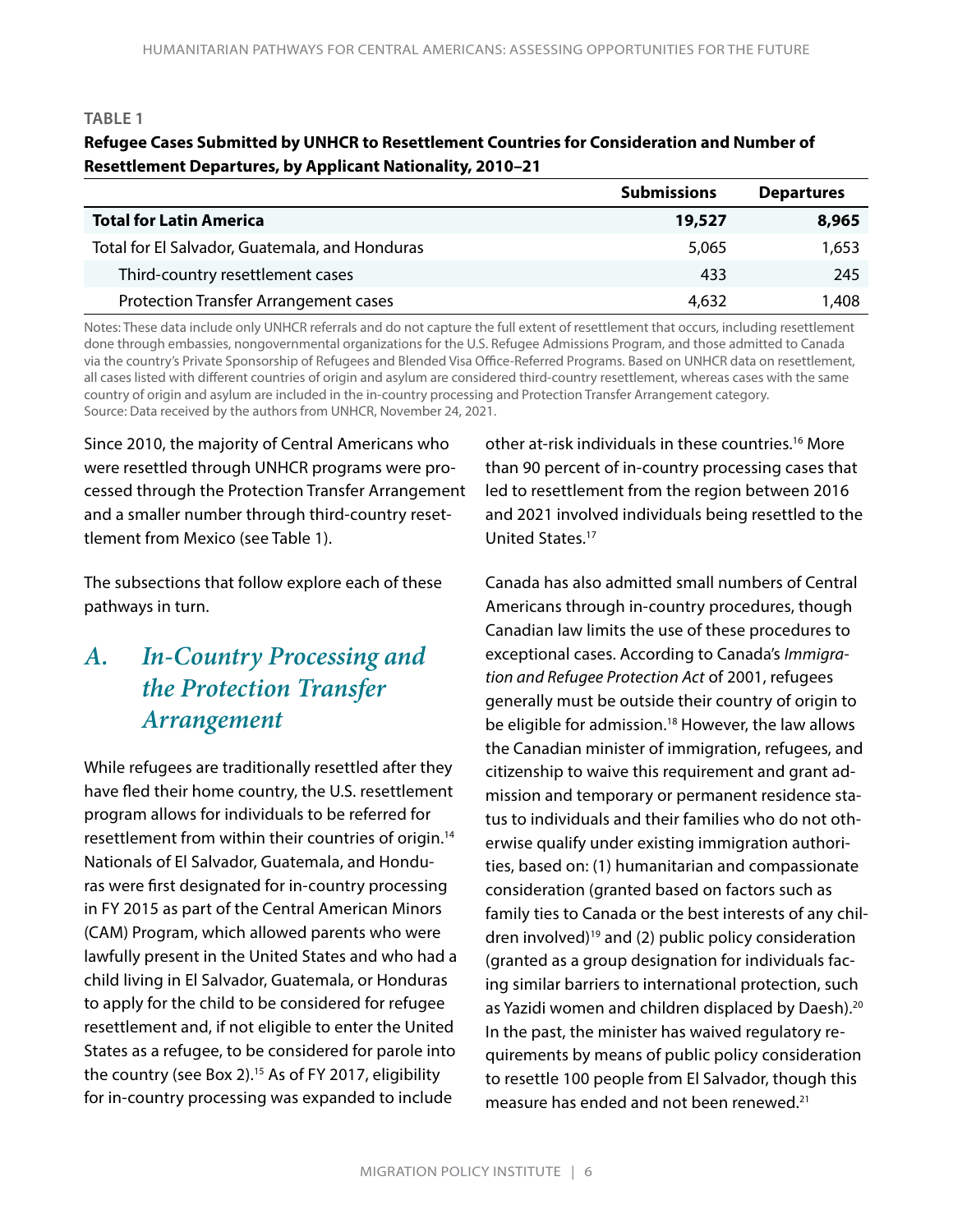#### **BOX 2 The United States' Central American Minors Program**

The Central American Minors (CAM) Program has been a key, but limited, protection mechanism in the region and follows the direct-access model. The Obama administration launched the program in December 2014 in response to an increase in the arrival of unaccompanied children at the U.S.-Mexico border from March to July of 2014. The program was designed to offer certain children affected by violence in El Salvador, Guatemala, and Honduras a legal and safe alternative to reunite with their parents living lawfully in the United States, instead of embarking on the dangerous journey from Central America to the United States.

In 2017, the Trump administration announced that it would terminate the CAM Program. Then in March 2021, the Bureau of Population, Refugees, and Migration within the U.S. Department of State under the Biden administration announced that the program would be restarted and improved. The relaunched program has two main focuses: to reopen eligible cases that were closed when the program ended and to accept new applications using expanded eligibility criteria. Under the new eligibility rules, legal guardians living lawfully in the United States, in addition to biological, adoptive, and step parents, can apply for the CAM Program on behalf of their children. The original program was restricted to parents who had lawful permanent residence, Temporary Protected Status (TPS), parole, deferred action, deferred enforced departure, or withholding of removal, but the expanded program also allows parents and legal guardians who have a pending asylum application or pending U visa petition that was filed before May 15, 2021, to apply. The U.S. government began accepting applications under these new rules in September 2021.

Sources: Mark Greenberg et al., *[Relaunching the Central American Minors Program: Opportunities to Enhance Child Safety and Family](https://www.migrationpolicy.org/research/relaunching-central-american-minors-program)  [Reunification](https://www.migrationpolicy.org/research/relaunching-central-american-minors-program)* (Washington DC: Migration Policy Institute, 2021); author interview with officials from a nongovernmental organization, September 23, 2021.

Most individuals being considered for resettlement under these types of procedures must remain in their country of origin while their application is processed. However, some especially vulnerable individuals have another option. In 2016, UNHCR and the International Organization for Migration established a Protection Transfer Arrangement with the government of Costa Rica.<sup>22</sup> The agreement allows individuals who are especially at risk in their country of origin to be transferred to a facility in Costa Rica to await the processing of their resettlement application. Resettlement countries typically prescreen these individuals' resettlement applications to ensure they have a high likelihood of being resettled. This is done to avoid the legal jeopardy of transferring a person whose resettlement case ends up being rejected and who then needs to be returned to their country of origin.23 Most Protection Transfer Arrangement cases result in applicants being resettled to the United States (nearly two-thirds of cases

between 2016 and 2021), $24$  but other countries including Australia, Brazil, Canada, and Uruguay have also resettled some of these cases.<sup>25</sup>

For the Protection Transfer Arrangement, a consortium of designated local partners plays a key role in identifying people at risk who may be eligible for resettlement. Referrals are reviewed and processed by UNHCR, which then submits cases to resettlement countries for consideration. The local nongovernmental organization (NGO) referral partners must meet basic standards for resources, staffing, and budget size and have proven experience working with refugees and migrants.<sup>26</sup> UNHCR provides partners with financial support and regular technical and capacity trainings, and consortium members are regularly evaluated.27

The Protection Transfer Arrangement and other modalities of in-country processing have been key mechanisms for providing protection closer to home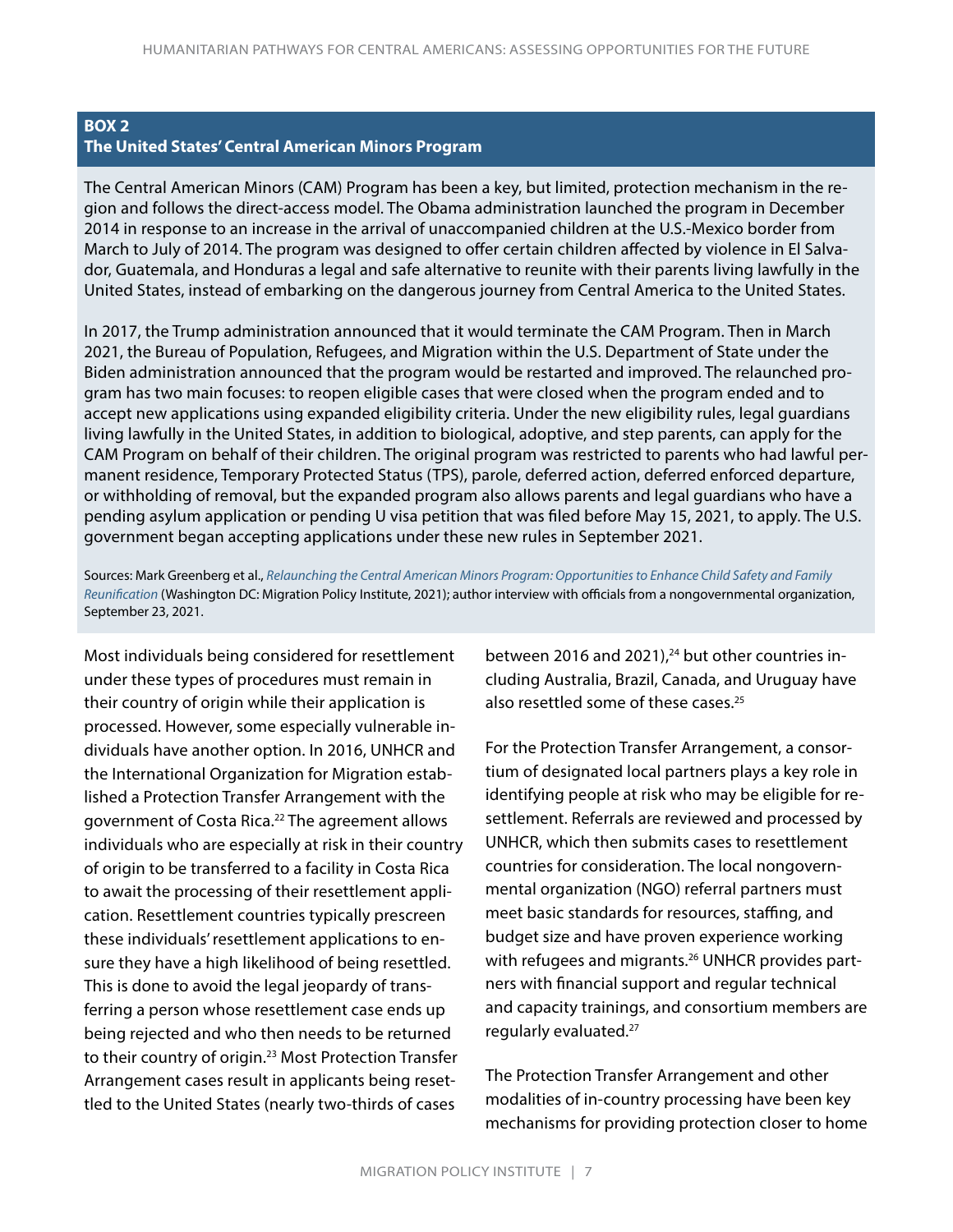for Central Americans who face heightened risk. Yet to date, the scale of these programs has remained small for several reasons. One major limiting factor has been the small number of resettlement submissions requested by resettlement countries for the region. The number of submissions requests has grown in recent years, particularly from the United States, but as this has occurred, other challenges related to the capacity of UNHCR and its partners and to the processing capacity of resettlement countries themselves have come into play.

First, the capacity of UNHCR's local partners plays a critical role in its ability to identify and refer sufficient numbers of cases to fill the quotas offered by resettlement countries. In other regions of the world where traditional resettlement takes place, UNHCR relies on data on refugees collected through its humanitarian assistance and registration operations to identify refugees who may be eligible for resettlement.28 In northern Central America, UNHCR works with communities at risk, through community-based protection interventions with local partners. These organizations identify cases that are likely to meet resettlement countries' admissions criteria and properly prepare case files for submission. However, NGOs usually have small staffs and high turnover rates, and it can thus be difficult to maintain this institutional knowledge.<sup>29</sup> UNHCR has also struggled with human resource constraints. Staffing at UNHCR's regional office has not kept pace with resettlement countries' demand for more submissions, due in part to funding constraints.30 Without enough staff, it is difficult for UNHCR to increase the number of submissions it makes to resettlement countries.<sup>31</sup>

Another factor that has limited the scale of the Protection Transfer Arrangement's operations comes from the nature of its different modalities. A considerable proportion of individuals awaiting resettlement under the Protection Transfer Arrangement must remain in their countries of origin while their cases are under consideration. To ensure the

safety of these individuals while their cases are in processing, local partners provide services such as safe houses where individuals can seek shelter and temporary protection from the dangerous circumstances they face. Yet maintaining and providing this shelter has proved difficult in practice, partly because resettlement procedures are often lengthy. Even before the COVID-19 pandemic caused further delays in resettlement processing, wait times for resettlement to the United States were typically up to 18 months. For local partners, it can be difficult and expensive to provide shelter and security for vulnerable individuals for such a long period of time.<sup>32</sup> Moreover, lengthy wait times mean that local partners have limited capacity to take on and refer new cases.

Similar limitations affect cases transferred to Costa Rica. At times, prolonged processing times exceed the 12-month authorization granted under the tripartite Protection Transfer Arrangement. These lengthy wait times as well as high operational costs also limit the number of individuals who benefit from the transfer facility, which makes it an option in only the most at-risk cases. Costs include transportation to the facility, maintenance of the facility, provision of high-quality services while awaiting processing (education, predeparture orientation, health services), and security services.<sup>33</sup>

### *B. Resettlement from Third Countries*

Traditional third-country resettlement numbers for Central Americans have typically been small, and it has been a relatively minor pathway compared with in-country processing and the Protection Transfer Arrangement. From 2010 to 2021, UNHCR submitted 433 cases for resettlement of individuals from El Salvador, Guatemala, and Honduras, and there were only 245 departures (see Table 1). Nearly all resettlement from the region has occurred from Mexico,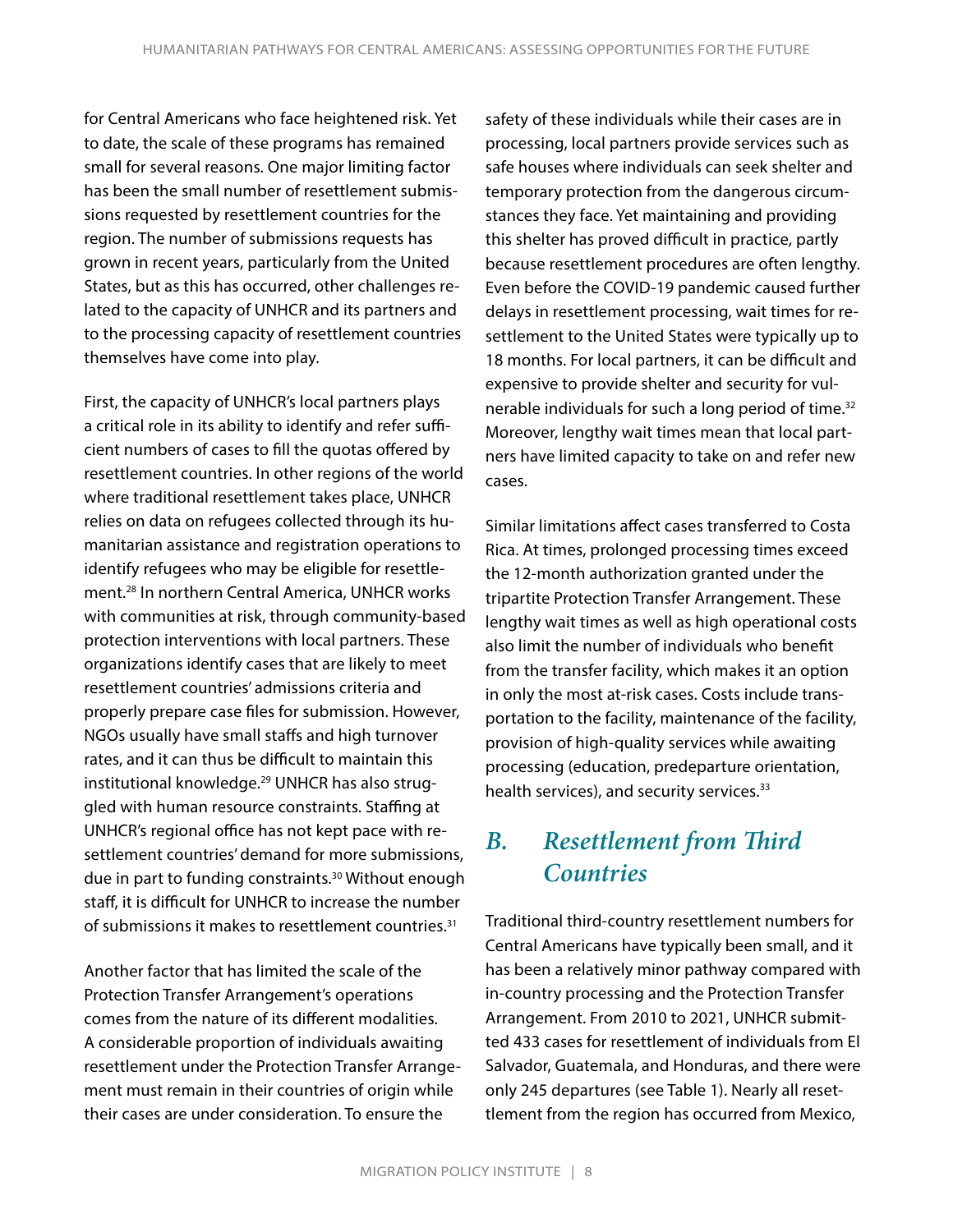though isolated cases have also come from Costa Rica, Ecuador, and Guatemala. In recent years, approximately 100 cases per year have been resettled from Mexico.<sup>34</sup>

Resettlement out of Mexico is reserved for people in two main categories: people whose agents of persecution have found them in Mexico, and LGBTQI people who have been targeted despite being granted protection in Mexico.<sup>35</sup> Canada is the main country resettling Central Americans out of Mexico, but the quota set by the government has typically been limited to 50 cases per year.<sup>36</sup> Australia and Sweden have also resettled small numbers. The United States has recently indicated that it will resume its resettlement program out of Mexico, which was suspended in 2016. In 2021, the U.S. government granted UNHCR Mexico a quota to resettle 150 cases out of Mexico, mainly for protection seekers from El Salvador, Guatemala, and Honduras as well as certain other nationalities, including Venezuelans. For 2022, the U.S. government has indicated it will increase the quota to 200 cases.<sup>37</sup>

A major factor limiting third-country resettlement of Central Americans has been the limited quotas that resettlement countries have made available for resettlement from Mexico. As noted above, resettlement from Mexico is seen as a protection tool reserved for individuals who continue to face danger even though they have left their origin country and those with a low likelihood of successful local integration. Some government and international organization officials have expressed reservations about scaling up third-country resettlement for two reasons: the risk of undermining local efforts to strengthen integration initiatives and asylum capacity in Mexico;<sup>38</sup> and concerns about creating security and fraud risks for people who travel to Mexico to receive protection but are aware of the likelihood of being resettled in the United States, Canada, or an-

other country, and how this may contribute to pull factors.39 Thus, while quotas for resettlement from Mexico have increased, they remain very small in relative terms.

*Resettlement from Mexico is seen as a protection tool reserved for individuals who continue to face danger even though they have left their origin country and those with a low likelihood of successful local integration.*

Resettlement from Mexico also faces several of the same capacity and operational issues as the Protection Transfer Arrangement. The number of cases identified and referred to resettlement countries depends to some extent on UNHCR staff capacity to vet potential cases and prepare case files. Because resettlement from Mexico has historically been small in scale, UNHCR Mexico does not have a large, established resettlement team and would require additional staff capacity to scale up referrals further. Lengthy processing times have also been a challenge. As in Central America, processing times—particularly for resettlement to the United States—have stretched to more than 18 months, and even longer during the pandemic. UNHCR must provide services, support, and shelter to refugees while their cases are in processing, which it has done so far through its local integration programs. Providing these services requires resources, however, and the more individuals there are waiting for extended periods in the resettlement pipeline, the fewer spots may be available to new resettlement cases. There is also a risk that individuals who face a lengthy processing time will choose to take matters into their own hands and travel onwards to seek asylum directly in the United States.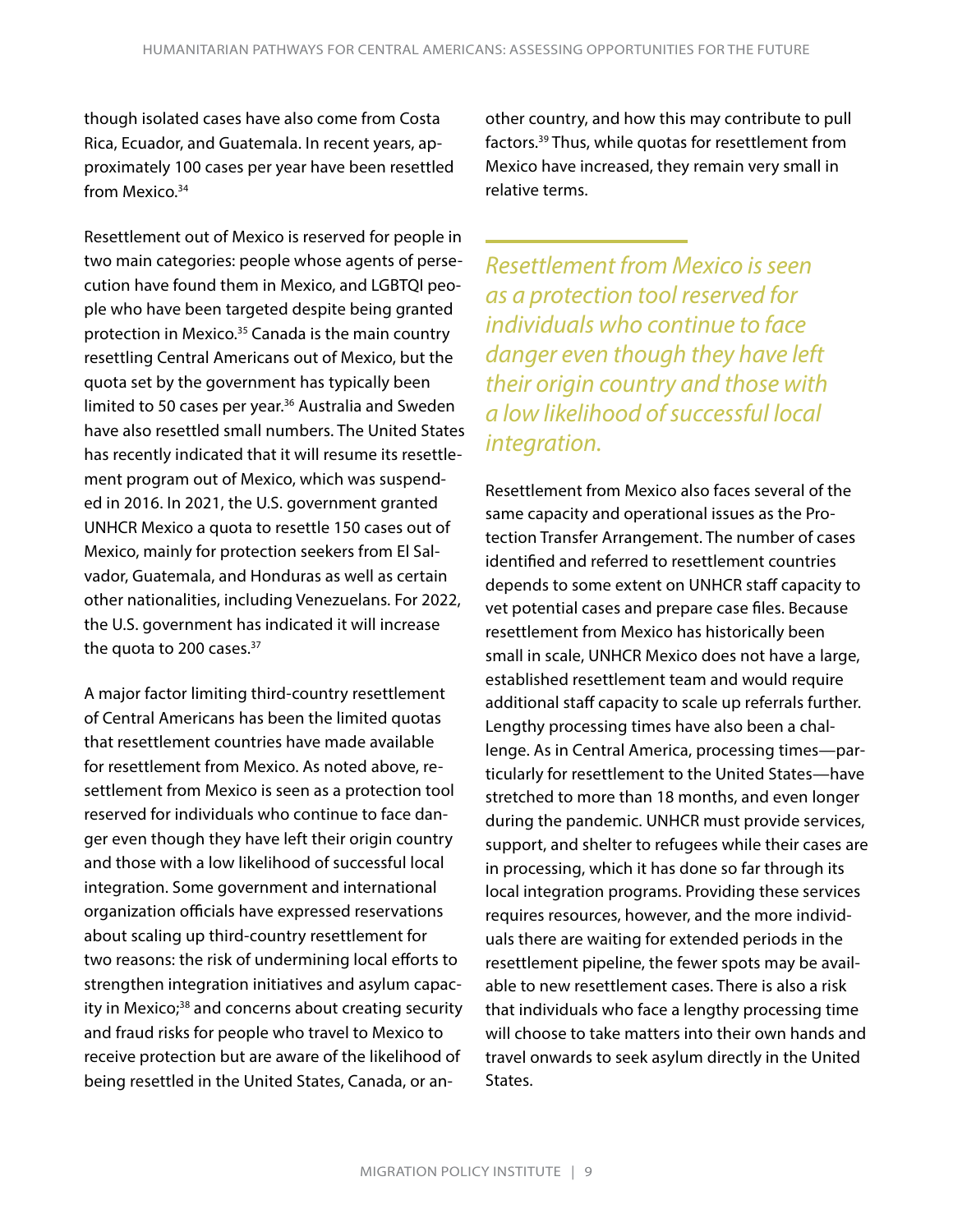### *C. Non-Resettlement Humanitarian Pathways*

Policymakers around the world have recently begun to experiment with creating other humanitarian pathways outside of traditional resettlement. These programs are typically additional and separate from UNHCR-referred resettlement programs,<sup>40</sup> and their eligibility criteria differ from those of resettlement programs, which typically focus on vulnerability and extreme protection needs. Instead, non-resettlement humanitarian pathways (sometimes referred to as complementary pathways because they are complementary to resettlement) use other forms of admission, such as education or employment visas or family reunification, to grant admission and status to refugees who can meet the requirements for these forms of admission (such as having a job offer, admission to a university, or a family member in the destination country). Some countries also have programs that provide opportunities for private individuals, such as extended family members or community organizations, to sponsor specific refugees for admission, again in addition to the admission of refugees referred by UNHCR. These private sponsorship programs typically require sponsors to take on some responsibility for the costs of admitting and supporting refugees after arrival.

Several complementary pathways and private sponsorship programs exist in Canada (and a private sponsorship program was recently announced in the United States), but so far these have received relatively little use as admission pathways for Central American refugees. Canada has two programs in which private individuals or groups sponsor refugees: the Private Sponsorship of Refugees (PSR) Program and the Blended Visa Office-Referred (BVOR) Program.41 Together, these programs amount to a substantial portion of resettlement to Canada—between 2015 and 2021, nearly 60 percent of refugee admissions to Canada came through the BVOR or

PSR Program. However, relatively few nationals of Central American countries have arrived through these channels.<sup>42</sup> In fact, between 2015 and 2021, just 30 individuals admitted to Canada through the BVOR and PSR Programs were from El Salvador, Guatemala, or Honduras.<sup>43</sup> This is likely, at least partly, because PSR submissions are driven largely by family connections. Nationalities that already have large refugee populations in Canada tend to submit the most applications for refugee sponsorship. Afghans, Iraqis, and Syrians, for example, have comprised the largest numbers of PSR submissions in recent years. The much smaller Central American diaspora in Canada—which includes few people who are themselves refugees, making them less likely to be familiar with sponsorship programs—has generated far fewer PSR submissions.<sup>44</sup> For its part, the U.S. private sponsorship program, though a promising development, has not yet launched officially, and many of the program's details are still to be determined.<sup>45</sup> It may yet offer an important avenue for admission of Central American refugees, but this will depend on exactly how the program is designed and implemented.

Although the private sponsorship program is one of Canada's main avenues for extended family reunification for refugees, the country has two additional avenues for this purpose. The Family Class Immigration Program allows Canadian citizens and permanent residents to reunite with their dependent family members.<sup>46</sup> Moreover, the One-Year Window of Opportunity Provision allows refugees to apply for family reunification within one year of their resettlement to Canada. This provision applies to family members who were unable to travel with the resettled person and who are then processed as dependents of the person who arrived in Canada as a refugee.47 In the United States, the P-3 category of the U.S. Refugee Admissions Program is one tool for family reunification for refugees, though it is reserved for immediate family members. This includes the parents, spouse, or children under age 21 of the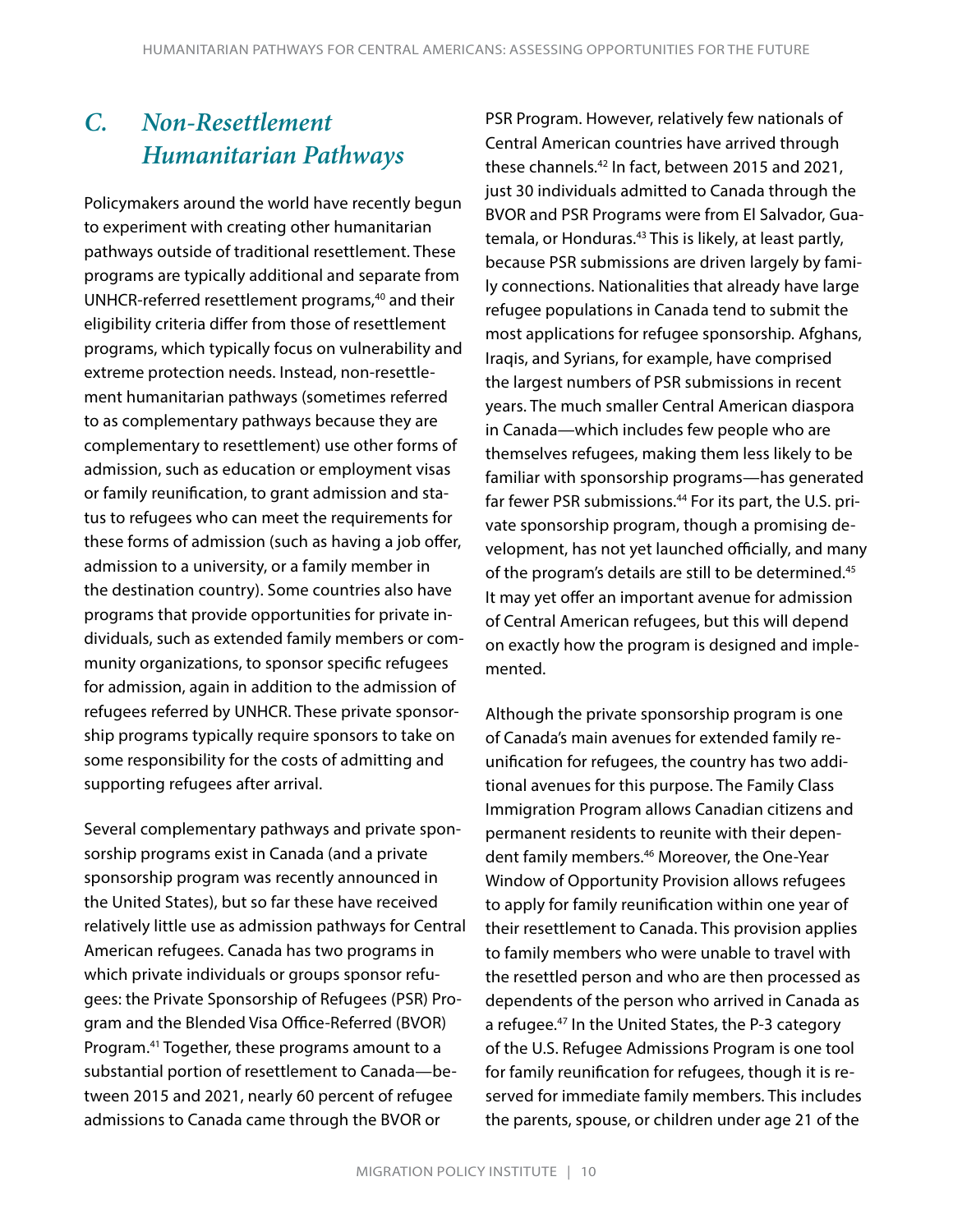person requesting reunification. Under this category, refugees who have been resettled in the United States can file an application on behalf of their immediate family members, who, in most, cases must be outside of their country of origin, be registered or have legal status in a country of asylum, and meet other criteria. In previous years, the P-3 category has been reserved for some nationalities at the discretion of the executive branch. In 2021, however, the P-3 category was expanded to allow admissions from all nationalities.

In addition to its sponsorship program and these family reunification schemes, Canada also operates an economic mobility program targeted at refugees. In 2018, Canada launched the Economic Mobility Pathways Pilot (EMPP) with the objective of opening migration channels for skilled refugees to move to Canada through the country's economic immigration programs. The EMPP currently operates through the Provincial Nominee Program and the federal Atlantic Immigration Pilot visa program.<sup>48</sup> To qualify for EMPP, refugees must fully meet the requirements of the visa program to which they are applying.<sup>49</sup> However, immigration staff facilitating the implementation of the EMPP assist refugee applicants with overcoming barriers to accessing these programs that they may encounter because of their situation as refugees, such as a lack of travel or identity documents or documents verifying their education or professional credentials. During the first phase of the pilot program, the Canadian government and UNHCR coordinated with implementing partners in East Africa and the Middle East to identify, select, and refer 10–15 refugees whose skill sets matched Canada's labor market needs.<sup>50</sup> For the next phase of EMPP, Canada has committed to admitting up to 500 refugees and their family members through economic immigration programs. In this new phase, the Canadian government has also expressed interest in expanding the EMPP to recruit candidates from Central and South American countries.

The EMPP could provide an important pathway for some refugees in the region, but it is also likely to encounter several challenges that are specific to the situation of Central American refugees. First, the visa programs that the EMPP relies on require applicants to have a certain level of education (e.g., a university degree) and/or language proficiency in English or French. Meeting these educational and language requirements will likely be difficult for most Central American refugees, thus limiting the pool of potential candidates. Second, the EMPP is likely to encounter a set of challenges in identifying eligible refugees similar to those faced by resettlement programs. There is no central database recording the skills and qualifications of refugees in the region that the program could use to identify qualified candidates. Instead, NGO partners working on livelihoods development or education initiatives are likely to be an important source of information. This will require building these organizations' capacity to identify candidates and support their applications for admission.

# **3 What Role Should Resettlement and Other Humanitarian Pathways Play in the Region?**

Two central questions face policymakers regarding the use of resettlement and other humanitarian pathways in the region. First, what role should these channels play alongside other tools in addressing protection needs? And second, if the use of resettlement and humanitarian pathways should be expanded, is there actually capacity to do more?

It is clear that resettlement has an important role to play in the region going forward. The prevalence of various forms of violence, corruption, and discrimination—many of which amount to persecution—in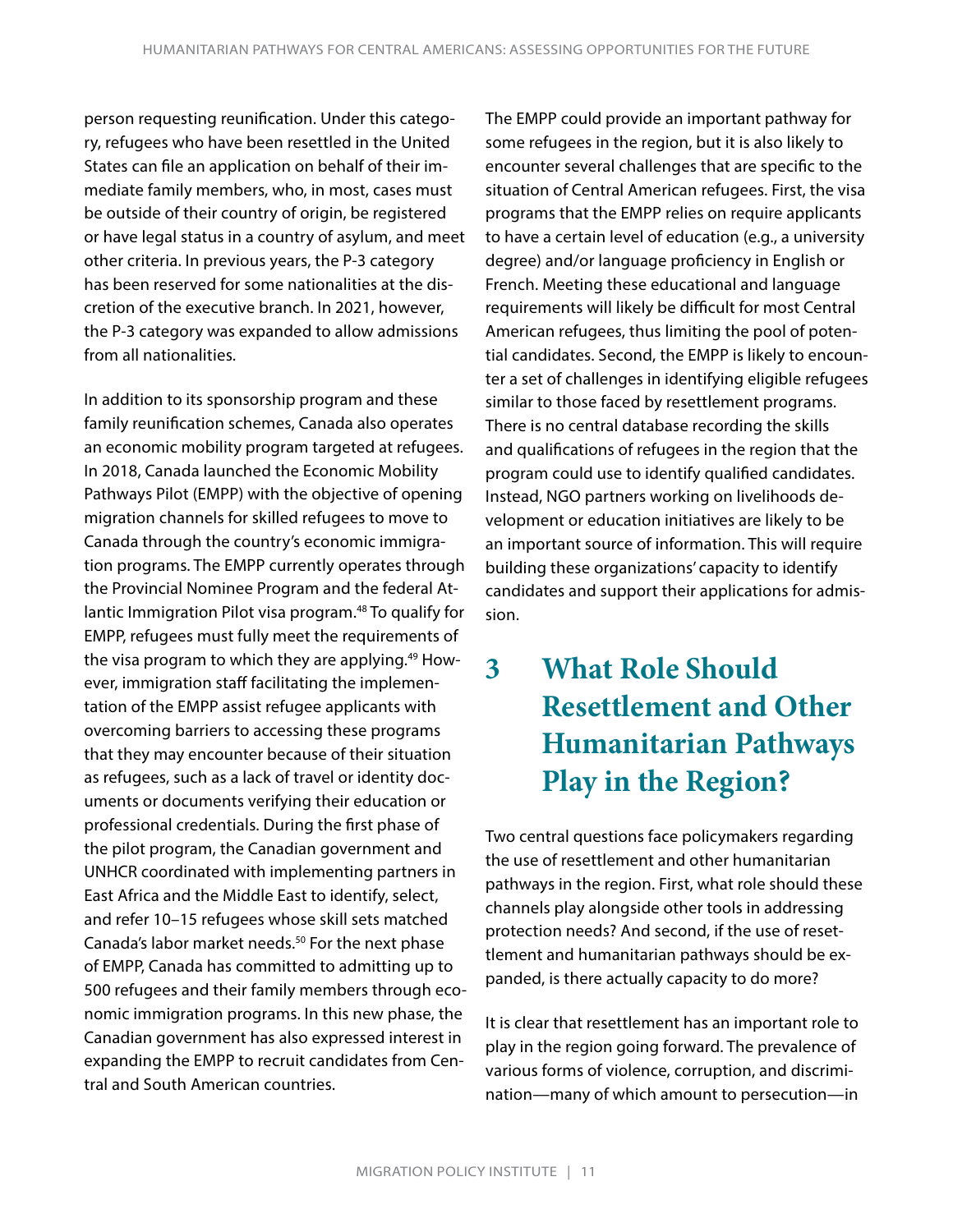northern Central American countries creates a clear need for better protection mechanisms for those at risk of harm. Although there has been growing interest and investment in providing protection and security for individuals within their home countries, not all of these needs for protection can be met within the country of origin. Moreover, the overstretched capacity of asylum systems in the region and the transnational nature of some of the gangs and other networks that are sources of persecution mean that seeking safety in a third country is the only viable protection option for many individuals. Resettlement and other humanitarian pathways are and will continue to be an essential tool for these populations. Because resettlement efforts in the region have been very limited until recently, there is also scope to expand resettlement efforts substantially—if there is sufficient political will and operational capacity-building to support this growth. Yet resettlement alone is unlikely to meet the region's protection needs and should instead be viewed as one important tool among many (with others including building out protections for internally displaced persons and improving the capacity of asylum systems).

Several factors inherently limit the extent to which resettlement can be used to meet regional protection needs. First, the nature of the conditions driving Central Americans to leave their homes are often at odds with the legal definition of who a refugee is, as enshrined in international law and used by resettlement countries. Both the United States and Canada have adopted the definition from the 1951 Refugee Convention, which stipulates that a refugee is a person who is outside their country of origin and who has a well-founded fear of persecution for reasons of race, religion, nationality, political opinion, or membership in a particular social group.<sup>51</sup> However, most people in need of protection in northern Central America do not fit neatly into these limited categories. Instead, many are victims of persecution based on their gender identity, gender-based or domestic

violence, or they face extortion and kidnapping, murder, or rape threats by gangs. Depending on the circumstances, these cases are not always considered valid grounds for recognition as a refugee under one of the five criteria listed above, limiting the pool of candidates who are likely to be eligible for resettlement.

*Resettlement alone is unlikely to meet the region's protection needs and should instead be viewed as one important tool among many.*

In the United States specifically, other challenges exist to expanding eligibility for resettlement. Under U.S. asylum law, the "material support asylum bar"<sup>52</sup> and the "serious nonpolitical crimes asylum bar"<sup>53</sup> set out in the *Immigration and Nationality Act* make individuals ineligibility for refugee protection if they have paid bribes or extortion fees to criminal gangs or if they have committed prostitution. These bans are significant barriers as many in northern Central America have done so as a matter of survival.<sup>54</sup> In some cases, applicants who have engaged in prostitution have made this argument and managed to have their cases processed, though this has been done case by case.<sup>55</sup> In addition, both policymakers and other stakeholders in the region remain wary of the potential adverse effects that expanding resettlement or other humanitarian pathways could have on efforts to grow asylum capacity in countries within the region and investments in local integration initiatives—efforts that could potentially benefit a larger population than resettlement alone. The prospect of resettlement in the United States or Canada could create incentives that discourage individuals from participating in local integration programs or encourage them to undertake dangerous journeys that they may not otherwise have made in search of access to a resettlement placement.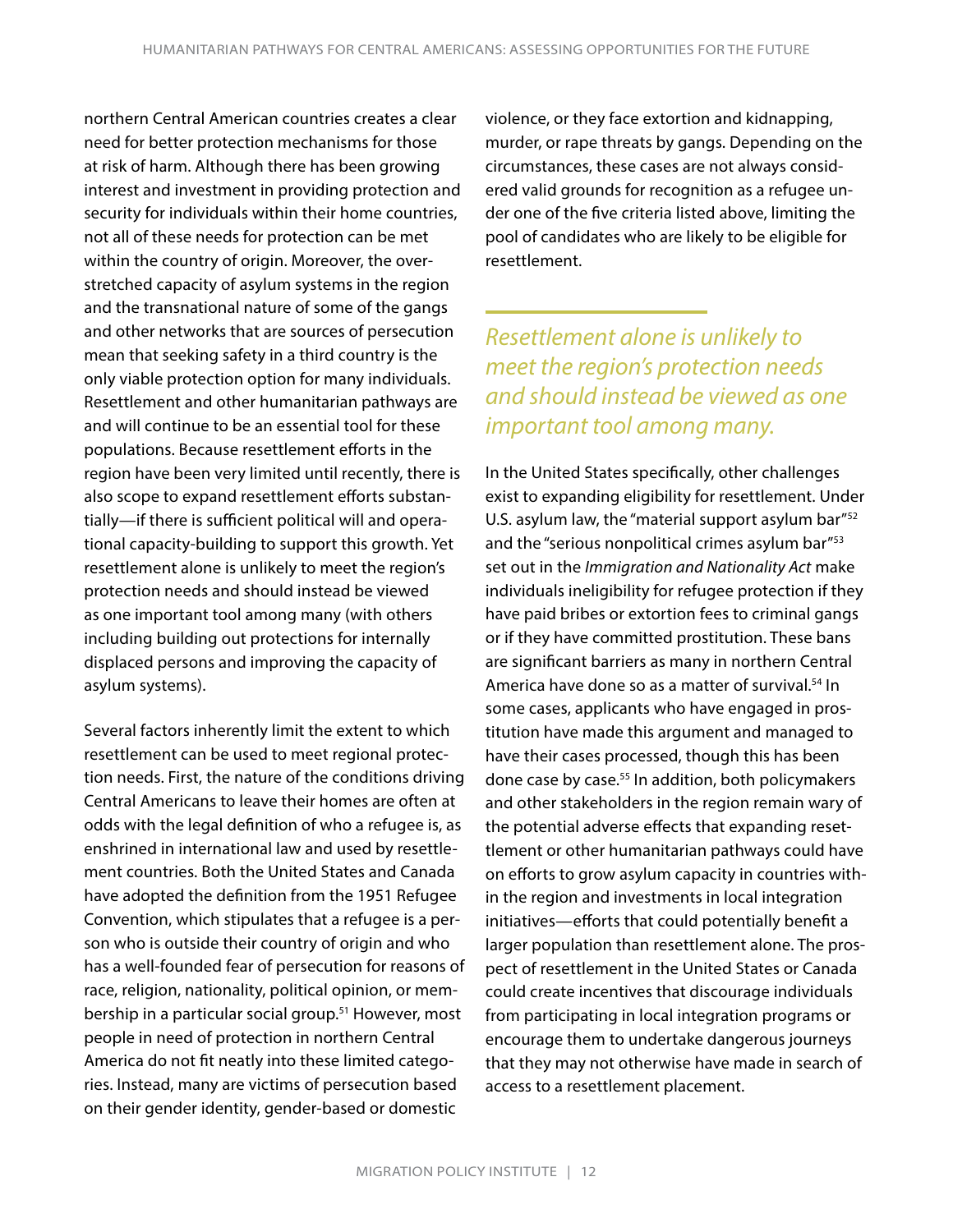Resettlement and other humanitarian pathways are thus likely to remain an important tool in the region, but one that is limited to use for specific populations whose needs cannot be readily met in a country neighboring their own. Even within this limited use, however, there is scope to grow these efforts, if operational challenges can be overcome. First, even if U.S. and Canadian resettlement quotas for the region continue to grow, the ability to fill these quotas relies on the capacity of UNHCR and its partners to identify eligible individuals and make referrals. Both the UNHCR regional office in Panama and UN-HCR Mexico would require additional staffing for officers to process and support cases if their referral and submission operations are to grow further.<sup>56</sup> In Central America, more investment would also be needed in the NGO referral network that UNHCR relies on to refer cases. Although UNHCR is actively working to expand its referral network, including to new cities and geographies within the target countries, doing so requires additional financial resources to vet, train, and support these organizations.<sup>57</sup> More capacity is also needed to support and expand the protective services NGOs provide during resettlement processing. Without the ability to keep individuals safe while their cases are adjudicated, resettlement is of little use.

Finally, case processing times are a major challenge and one that the COVID-19 pandemic has exacerbated. Resettlement countries typically require in-person interviews and biometric screening for an individual to be approved for resettlement. Yet many countries, including the United States and Canada, suspended or delayed interviews during 2020 and 2021, creating a backlog of cases awaiting processing. This has been a challenge especially for cases being processed for resettlement to the United States. As of December 2021, for example, none of the 158 cases UNHCR Mexico submitted to the Unit-

ed States in 2021 had gone through the interview process, nor was there an estimated date for when this would happen. For cases that have already been screened, the U.S. government estimates it will take 1.5 or 2 years until departures occur, given COVID-19 restrictions and administrative backlogs.<sup>58</sup> Canada is grappling with similar delays. In 2021, UNHCR Mexico submitted 53 cases to Canada for resettlement, but due to COVID-19-related delays, refugees have departed for Canada in only 34 cases.<sup>59</sup> Recognizing these challenges, the United States and other countries have experimented with measures such as conducting interviews remotely using video conferencing or allowing embassy staff to take biometrics rather than officials from U.S. Citizenship and Immigration Services, but delays remain.

# **4 Recommendations and Conclusions**

Resettlement and other humanitarian pathways have a clear role to play in addressing the protection needs of Central Americans. Although resettlement is not likely to be a viable option for the majority of individuals in the region who are seeking safety, it can be a valuable tool—alongside in-country protection mechanisms and asylum capacity-building for providing access to protection for people who cannot find security in their home or neighboring countries. The need for these pathways is likely to remain high in the near future and, thus, creates an argument for continuing to grow resettlement and other humanitarian pathways programs. However, doing so will require overcoming operational constraints such as understaffing and limited capacity on the part of UNHCR and its referral partners, reducing processing times, and improving safety mechanisms for refugees awaiting resettlement.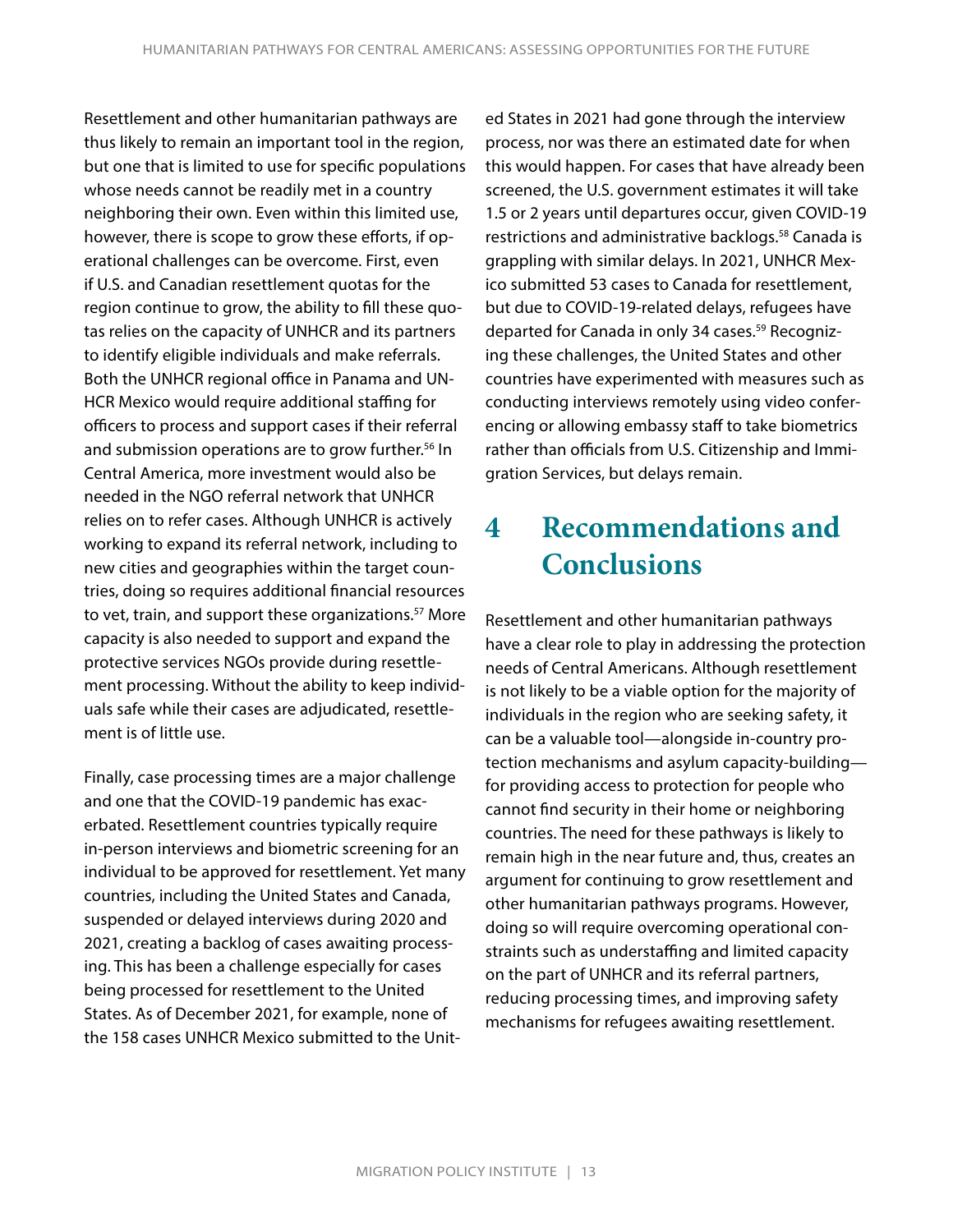To support and grow the role of resettlement as a protection tool in the region, policymakers in the United States and Canada could consider the following actions:

- ► **Continue to raise resettlement quotas for the region.** The share of resettlement spaces dedicated to the region by resettlement countries places an absolute ceiling on the number of refugees who can be referred and then processed for resettlement. It also informs the resources that will be dedicated to UNHCR processing and referral capacity in the region. The United States has begun to increase its quota for the region and has indicated that it will continue to do so over the next several years. Canadian policymakers should consider doing the same for its quota in Mexico.
- ► **Invest in UNHCR and NGO processing and referral capacity.** The capacity of the NGO referral network on the ground in Central America to identify individuals at risk and prepare high-quality case referrals is critical to filling the resettlement places that states make available. Funding should continue to be dedicated to supporting the growth of the NGO network, including to new locations within Central American countries, and to ensuring that NGO partners receive highquality training on how to prepare case files. Similarly, UNHCR's referral and submission capacity out of UNHCR Mexico and UNHCR regional office in Panama should be funded at a level sufficient to meet the growing demand for submissions from resettlement countries.
- ► **Build the protection capacity of local NGOs.** The ability of referring NGOs to protect the individuals whose cases they have submitted for resettlement processing is critical to the resettlement program's mission,

but it also constitutes a key bottleneck in the referral and processing system. NGOs should receive adequate funding to provide these services. As donor countries look to build the capacity of NGOs in Central America to protect internally displaced persons, there may be opportunities to collaborate or share capacity between NGOs providing similar functions.

- ► **Improve processing times and address backlogs.** One of the key challenges facing the U.S. resettlement system—lengthy processing times—is a central barrier to resettlement for Central Americans. The United States has one of the longest processing periods of any resettlement country. The U.S. government should continue to dedicate resources to speeding up processing times and addressing backlogs caused by the COVID-19 pandemic. Lessons learned in pilot programs to speed up the processing of cases from Afghanistan, for example, could be applied to also speed up the processing of cases from Central America.
- ► **Review eligibility criteria and bars for refugee status.** The material support bar and the serious nonpolitical crimes bar in U.S. asylum and refugee law, for example, exclude from resettlement many individuals who have a genuine need for protection. Reviewing and simplifying these rules would help to expand the number of individuals in need of protection who could benefit from resettlement.
- ► **Continue to grow complementary pathways, including sponsorship and family reunification.** Alongside resettlement, other humanitarian pathways have the potential to play an important role in providing Central Americans with access to protection. The new U.S. private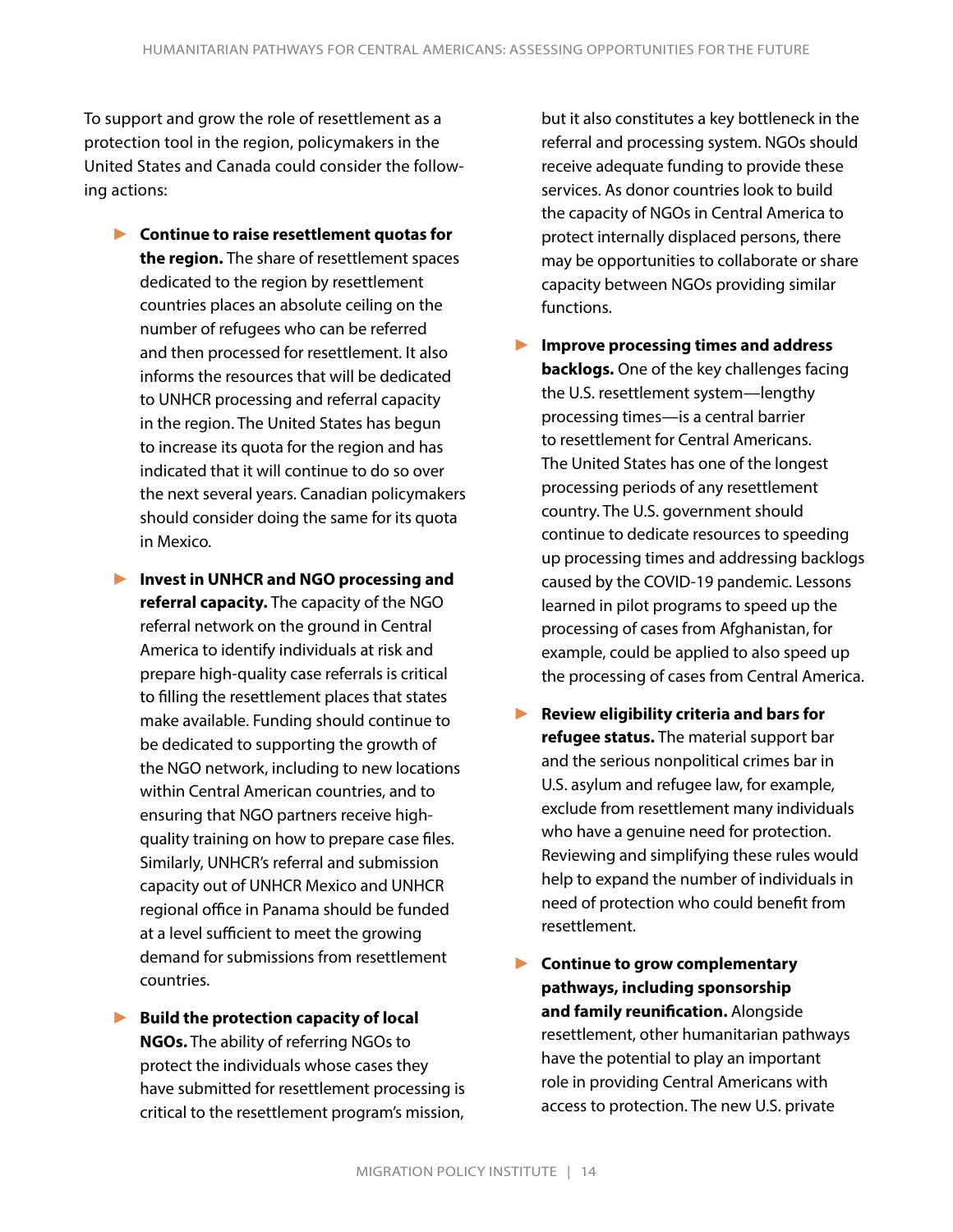sponsorship program could become an important avenue for diaspora and civilsociety groups in the United States to participate in identifying individuals in need of protection and supporting their resettlement. Family reunification could also be a valuable pathway. The expansion of the P-3 family reunification category in the U.S. resettlement program to allow admissions of any nationality is an important first step in this direction. In Canada, the expanded EMPP could provide another avenue of entry for humanitarian migrants, and private sponsorship could similarly be used to facilitate admissions, if there was sufficient engagement from civil society and the Central American diaspora in Canada.

In-country processing mechanisms, third-country resettlement, and other humanitarian pathways can serve as critical tools for helping Central Americans facing violence and persecution access protection closer to home. Addressing the legal, operational, and administrative challenges that have constrained their reach to date would enable these pathways to benefit a larger, though likely still targeted, share of those in need of protection. The recommendations outlined in this policy brief provide a starting point for policymakers, working with UNHCR and local NGO partners, to tackle these barriers. Pathways such as resettlement, family reunification, and private sponsorship are just one set of tools, however, for expanding protection in the region and should be deployed alongside other interventions such as efforts to reinforce asylum systems and investments to alleviate the causes of displacement.

*Addressing the legal, operational, and administrative challenges that have constrained their reach to date would enable these pathways to benefit a larger, though likely still targeted, share of those in need of protection.*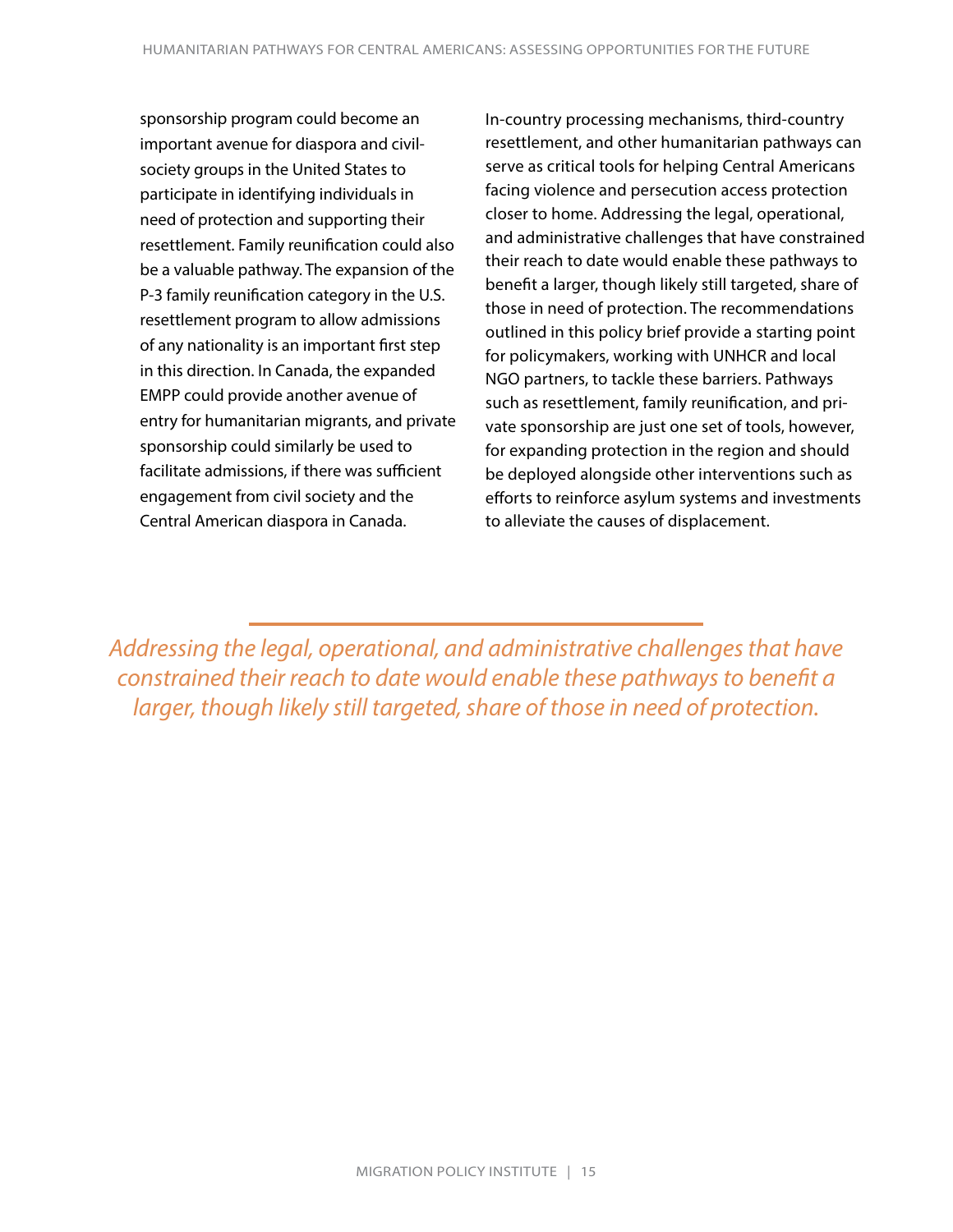# **Endnotes**

- 1 Peter J. Meyer, ["Central American Migration: Root Causes and U.S. Policy](https://sgp.fas.org/crs/row/IF11151.pdf)" (In Focus brief, Congressional Research Service, Washington, DC, October 2021).
- 2 Government of Mexico, ["Asylum Applications: December 2021-January 2022](https://www.gob.mx/cms/uploads/attachment/file/690741/Cierre_Diciembre-2021__1-Enero-2022_.pdf)," accessed January 24, 2022.
- 3 Government of Mexico, "Asylum Applications." In 2021 alone, Mexico's refugee agency (Comisión Mexicana de Ayuda a Refugiados) received a record-breaking number of asylum applications—more than 131,000—the third highest number of asylum requests received by any country worldwide.
- 4 Note that apprehensions in 2020 and 2021 are likely to overcount the number of people encountered at the border mainly because of the implementation of a pandemic-era policy that allows U.S. authorities to rapidly expel migrants, including asylum seekers, who arrive at border crossings without authorization to enter or who cross the border illegally. Unlike before the pandemic for single adult migrants, those expelled under Title 42 of the U.S. Code generally do not face criminal charges or formal removal procedures, which has led to an increase in people attempting to cross the border multiple times, until they succeed. See American Immigration Council, ["A Guide to Title 42 Expulsions at the Border"](https://www.americanimmigrationcouncil.org/sites/default/files/research/title_42_expulsions_at_the_border.pdf) (issue brief, American Immigration Council, Washington, DC, October 2021).
- 5 Transactional Records Access Clearinghouse (TRAC), ["Asylum Filings in Immigration Court,"](https://trac.syr.edu/phptools/immigration/asyfile/) accessed January 28, 2022. TRAC data are extracted from immigration court records obtained through *Freedom of Information Act* requests to the U.S. Department of Justice's Executive Office for Immigration Review. Both affirmative and defensive asylum applications are included.
- 6 UN High Commissioner for Refugees (UNHCR), *[Projected Global Resettlement Needs 2022](https://www.unhcr.org/protection/resettlement/60d320a64/projected-global-resettlement-needs-2022-pdf.html)* (Geneva: UNHCR, 2022), 54.
- 7 UNHCR, *Projected Global Resettlement Needs* 2022, 55.
- 8 Executive Office of the President, ["Creating a Comprehensive Regional Framework to Address the Causes of Migration, to Manage](https://www.federalregister.gov/documents/2021/02/05/2021-02561/creating-a-comprehensive-regional-framework-to-address-the-causes-of-migration-to-manage-migration)  [Migration throughout North and Central America, and to Provide Safe and Orderly Processing of Asylum Seekers at the United](https://www.federalregister.gov/documents/2021/02/05/2021-02561/creating-a-comprehensive-regional-framework-to-address-the-causes-of-migration-to-manage-migration)  [States Border](https://www.federalregister.gov/documents/2021/02/05/2021-02561/creating-a-comprehensive-regional-framework-to-address-the-causes-of-migration-to-manage-migration)," *Federal Register* 86, no. 23 (February 5, 2021): 8267–71.
- 9 Memorandum from Joseph R. Biden Jr., President of the United States, to the Secretary of State, *[Presidential Determination on](https://www.whitehouse.gov/briefing-room/statements-releases/2021/10/08/memorandum-for-the-secretary-of-state-on-presidential-determination-on-refugee-admissions-for-fiscal-year-2022/)  [Refugee Admissions for Fiscal Year 2022](https://www.whitehouse.gov/briefing-room/statements-releases/2021/10/08/memorandum-for-the-secretary-of-state-on-presidential-determination-on-refugee-admissions-for-fiscal-year-2022/)*, October 8, 2021.
- 10 U.S. Department of State, *[Report to Congress on the Proposed Emergency Presidential Determination on Refugee Admissions for Fiscal](https://www.state.gov/proposed-emergency-presidential-determination-on-refugee-admissions-for-fy21/)  [Year 2021](https://www.state.gov/proposed-emergency-presidential-determination-on-refugee-admissions-for-fy21/)* (Washington, DC: U.S. Department of State, 2021).
- 11 Anna Mehler Paperny, ["Canada Could Take in Some Central American Migrants to Help U.S. Minister,](https://www.reuters.com/world/americas/canada-could-take-some-central-american-migrants-help-us-minister-2021-06-09/)" Reuters, June 9, 2021.
- 12 This brief does not explore the role of the Central American Minors (CAM) Program in the region and its reimplementation under the Biden administration. For an in-depth analysis of this program, see Mark Greenberg et al., *[Relaunching the Central American](https://www.migrationpolicy.org/research/relaunching-central-american-minors-program)  [Minors Program: Opportunities to Enhance Child Safety and Family Reunification](https://www.migrationpolicy.org/research/relaunching-central-american-minors-program)* (Washington, DC: Migration Policy Institute, 2021).
- 13 UNHCR, "[Resettlement Data Finder \(RDF\)](https://rsq.unhcr.org/en/#V3fW)," accessed March 4, 2022.
- 14 This modality has been a key part of U.S. refugee resettlement since 1979, and it has been administered through special programs in different regions across the world, including Cuba, Haiti, or Vietnam. For more background information on incountry processing, see Faye Hipsman and Doris Meissner, *[In-Country Refugee Processing in Central America: A Piece of the Puzzle](https://www.migrationpolicy.org/research/country-processing-central-america-piece-puzzle)* (Washington, DC: Migration Policy Institute, 2015).
- 15 U.S. Department of State, U.S. Department of Homeland Security, and U.S. Department of Health and Human Services, *[Proposed](https://2009-2017.state.gov/j/prm/releases/docsforcongress/231817.htm)  [Refugee Admissions for Fiscal Year 2015: Report to Congress](https://2009-2017.state.gov/j/prm/releases/docsforcongress/231817.htm)* (Washington, DC: U.S. Department of State, U.S. Department of Homeland Security, and U.S. Department of Health and Human Services, 2014).
- 16 U.S. Department of State, U.S. Department of Homeland Security, and U.S. Department of Health and Human Services, *[Proposed](https://2009-2017.state.gov/j/prm/releases/docsforcongress/261956.htm)  [Refugee Admissions for Fiscal Year 2017: Report to Congress](https://2009-2017.state.gov/j/prm/releases/docsforcongress/261956.htm)* (Washington, DC: U.S. Department of State, U.S. Department of Homeland Security, and U.S. Department of Health and Human Services, 2016).
- 17 Author email communication with officials from a nongovernmental organization, February 1, 2022.
- 18 Canada requires people to be a "Convention refugee" or "member of the country of asylum class" to be resettled. For both classifications, the individual must be "outside all of their countries of nationality and habitual residence," as specified by the *Immigration and Refugee Protection Act of 2001*. See Government of Canada, ["Resettle in Canada as a Refugee](https://www.canada.ca/en/immigration-refugees-citizenship/services/refugees/help-outside-canada.html)," accessed February 11, 2021.
- 19 Humanitarian and compassionate consideration is granted on a discretionary basis and is evaluated on factors such as "the individual's establishment in Canada, general family ties to Canada, the best interests of any children involved, the hardship of having to apply for permanent residence from abroad, as well as any other issues raised by the applicant." See Government of Canada, "Resettle in Canada as a Refugee"; Intergovernmental Consultations on Migration, Asylum, and Refugees (IGC), *[Asylum](https://publications.iom.int/system/files/pdf/asylum_procedures_2012_web_may2015_0.pdf)  [Procedures: Report on Policies and Practices in IGC Participating States, 2012](https://publications.iom.int/system/files/pdf/asylum_procedures_2012_web_may2015_0.pdf)* (Geneva: IGC, 2012).
- 20 Public policy consideration is granted by the minister of immigration, refugees, and citizenship and operates as a group designation through which individuals in similar circumstances can be granted admission and temporary or permanent residence status if it is justified by public policy considerations. See Government of Canada, "Resettle in Canada as a Refugee." For a recent example of a public policy consideration designation, see Immigration, Refugees, and Citizenship Canada, "[Canada Expands](https://www.canada.ca/en/immigration-refugees-citizenship/news/2021/03/canada-expands-efforts-to-welcome-more-yazidi-refugees-and-other-survivors-of-daesh.html)  [Efforts to Welcome More Yazidi Refugees and Other Survivors of Daesh"](https://www.canada.ca/en/immigration-refugees-citizenship/news/2021/03/canada-expands-efforts-to-welcome-more-yazidi-refugees-and-other-survivors-of-daesh.html) (news release, March 30, 2021).
- 21 Author interview with officials from a nongovernmental organization, July 14, 2021.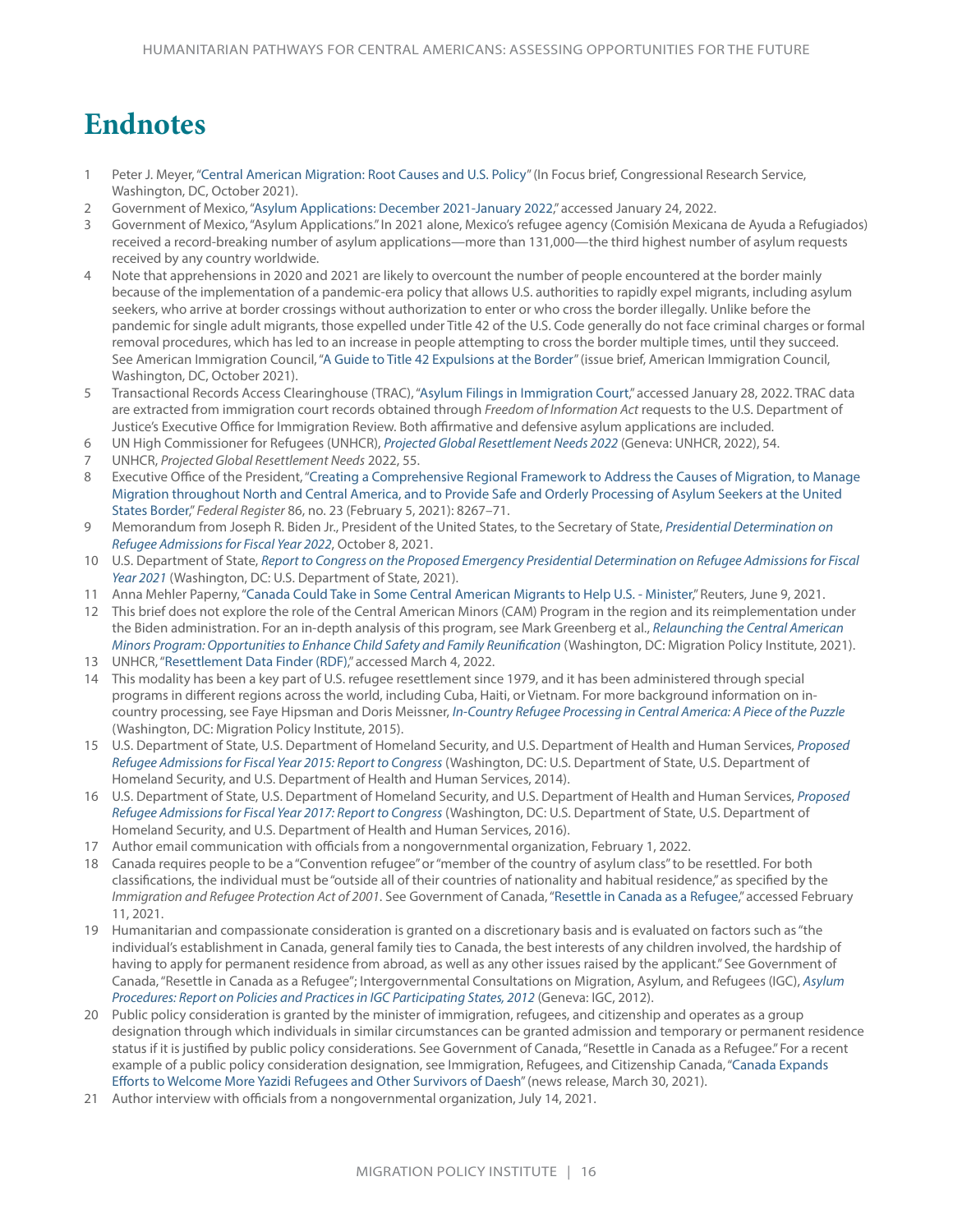- 22 U.S. Department of Homeland Security, "[U.S. Expands Initiatives to Address Central American Migration Challenges](https://www.dhs.gov/news/2016/07/26/us-expands-initiatives-address-central-american-migration-challenges)" (news release, July 26, 2016).
- 23 Author interview with officials from a nongovernmental organization, January 25, 2022; author interview with officials from a nongovernmental organization, July 14, 2021.
- 24 Author email communication with officials from a nongovernmental organization, February 1, 2022.
- 25 The Protection Transfer Arrangement was established with three main objectives: (1) to provide individuals at increasing risks with safe access to international protection, (2) to prevent individuals from undertaking dangerous journeys and reducing human trafficking, and (3) to foster shared responsibility across the region. The agreement was initially launched as a pilot project with El Salvador as the only eligible country of origin, but in 2017 it expanded to include Guatemala and Honduras as countries of origin. Initially, the United States was the only country for resettlement, but since 2017 Australia, Brazil, Canada, and Uruguay have also become resettlement countries. See UNHCR, *[Expanding Operations in Central America 2019](https://reliefweb.int/sites/reliefweb.int/files/resources/2019 Expanding Operations in Central America %28February 2019%29.pdf)* (Geneva: UNHCR, 2019). For more information, see UNHCR Evaluation Service, *[Evaluation of Effectiveness of the Protection Transfer Arrangement in Central America:](https://www.unhcr.org/en-us/research/evalreports/5c7e63064/evaluation-effectiveness-protection-transfer-arrangement-central-america.html)  [Evaluation Report December 2018](https://www.unhcr.org/en-us/research/evalreports/5c7e63064/evaluation-effectiveness-protection-transfer-arrangement-central-america.html)* (Geneva: UNHCR, 2018).
- 26 All partners go through a review process every year to ensure that they fulfill the criteria set by UNHCR in terms of the quantity and quality of referrals. Author interview with officials from a nongovernmental organization, January 25, 2022.
- 27 Author interview with officials from a nongovernmental organization, January 25, 2022.
- 28 Author interview with officials from a nongovernmental organization, July 23, 2021.
- 29 Author interview with U.S. government officials, Washington DC, July 1, 2021.
- 30 Author interview with officials from a nongovernmental organization, June 9, 2021.
- 31 Author interview with U.S. government officials, Washington DC, July 1, 2021.
- 32 Author interview with officials from a nongovernmental organization, June 22, 2021.
- 33 Author interview with officials from a nongovernmental organization, January 25, 2022.
- 34 Author interview with officials from a nongovernmental organization, December 21, 2021.
- 35 Author interview with officials from a nongovernmental organization, June 22, 2021; author interview with officials from a nongovernmental organization, December 21, 2021.
- 36 Author interview with officials from a nongovernmental organization, July 14, 2021.
- 37 Author interview with officials from a nongovernmental organization, December 21, 2021.
- 38 Author interview with officials from a nongovernmental organization, December 21, 2021.
- 39 Author interview with officials from a nongovernmental organization, December 21, 2021; author interview with Craig Damian Smith, Lecturer at the University of Toronto, July 17, 2021.
- 40 Susan Fratzke et al., *[Refugee Resettlement and Complementary Pathways: Opportunities for Growth](https://www.migrationpolicy.org/research/refugee-resettlement-complementary-pathways)* (Geneva and Brussels: UNHCR and Migration Policy Institute Europe, 2021).
- 41 The Private Sponsorship of Refugees (PSR) Program allows any group of five or more individuals to submit an application to sponsor a refugee for admission. Sponsors are responsible for the full costs of supporting that individual during their first year after arrival in Canada. By contrast, the Blended Visa Office-Referred (BVOR) Program pairs sponsors with refugees referred by UNHCR. Sponsors split the costs of supporting the refugee with the national government during the first year after arrival. Refugees admitted through both programs are in addition to the targets set for resettlement admissions supported by the national government (known as the Government-Assisted Refugees, or GAR, Program).
- 42 Immigration, Refugees, and Citizenship Canada, "[Resettled Refugees—Monthly IRCC Updates-Canada-Admissions of Resettled](https://open.canada.ca/data/en/dataset/4a1b260a-7ac4-4985-80a0-603bfe4aec11/resource/c1ba9278-9bbf-4823-b90a-dbab3e9d4187)  [Refugees by Country of Citizenship and Immigration Category,](https://open.canada.ca/data/en/dataset/4a1b260a-7ac4-4985-80a0-603bfe4aec11/resource/c1ba9278-9bbf-4823-b90a-dbab3e9d4187)" accessed February 9, 2022.
- 43 Immigration, Refugees, and Citizenship Canada, "Resettled Refugees—Monthly IRCC Updates."
- 44 UNHCR, "[Canada: Country Chapter,](https://www.unhcr.org/en-us/protection/resettlement/3c5e55594/unhcr-resettlement-handbook-country-chapter-canada.html)" in *UNHCR Resettlement Handbook* (Geneva: UNHCR, 2018).
- 45 Processing priorities (P-1 to P-4) are established to determine which refugees are of special humanitarian concern to the United States. The private sponsorship program (priority category P-4) is being developed by the U.S. State Department and U.S. Department of Health and Human Services, with the goal of launching it in early 2022. It will allow for resettlement by private sponsors (responsible for funding and resettlement services). Refugees who already have access to another priority category (P-1, P-2, or P-3) will be matched with private sponsors and thus reassigned to P-4. Private sponsors will also be able to identify and refer refugees for P-4. See U.S. Department of State, *Report to Congress: Fiscal Year 2021*.
- 46 UNHCR, "[Reuniting families of refugees](https://www.unhcr.ca/in-canada/other-immigration-pathways-refugees/reuniting-families-refugees/)," accessed March 23, 2022.
- 47 Immigration, Refugees, and Citizenship Canada, "[One-Year Window \(OYW\) of Opportunity All Provinces Except Quebec,](https://www.canada.ca/en/immigration-refugees-citizenship/corporate/publications-manuals/operational-bulletins-manuals/refugee-protection/resettlement/dependant/one-year/all.html)" updated February 11, 2020.
- 48 Immigration, Refugees, and Citizenship Canada, "[The Economic Mobility Pathways Pilot: Exploring Labour Mobility as a](https://www.canada.ca/en/immigration-refugees-citizenship/corporate/publications-manuals/economic-mobility-pathways-project-labour-mobility.html)  [Complementary Pathway for Refugees](https://www.canada.ca/en/immigration-refugees-citizenship/corporate/publications-manuals/economic-mobility-pathways-project-labour-mobility.html)," updated July 2020.
- 49 The first phase of the Economic Mobility Pathways Pilot (EMPP) was administered by the Canadian government in collaboration with UNHCR. Implementing partners included Refugee Point, operating in East Africa, and Talent Beyond Boundaries, operating in the Middle East. The purpose was to identify ten to 15 refugees in East Africa and the Middle East whose skill sets matched Canadian labor market needs. See Fratzke et al., *Refugee Resettlement and Complementary Pathways.*
- 50 Fratzke et al., *Refugee Resettlement and Complementary Pathways*, 84.
- 51 United Nations General Assembly, *"*[Convention Relating to the Status of Refugees](https://www.unhcr.org/en-us/3b66c2aa10)," July 28, 1951.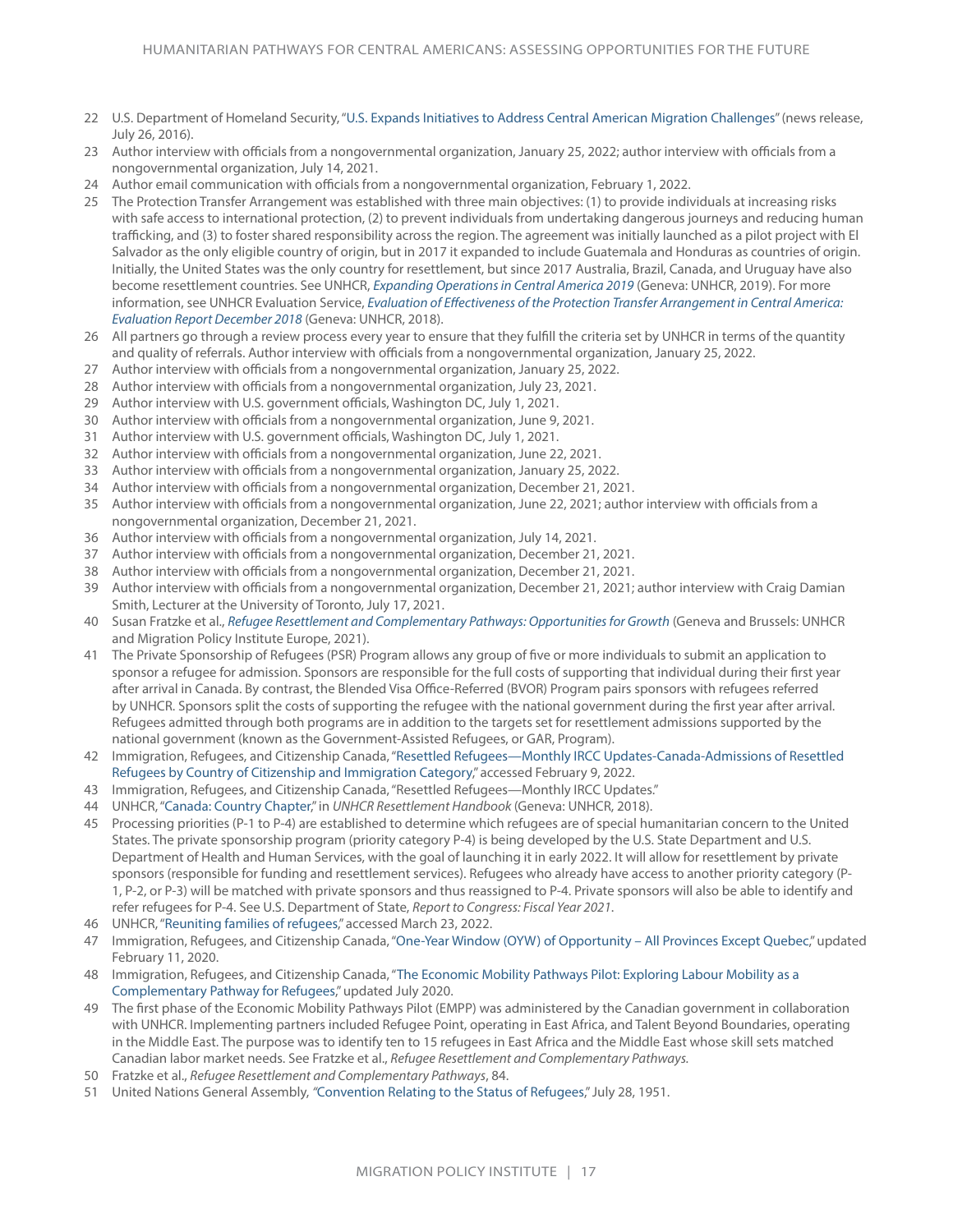- 52 Title 8 of the *U.S. Code* § 1182 classifies as "inadmissible aliens" all individuals who give material support to terrorism, defined as "to commit an act that the actor knows, or reasonably should know, affords material support, including a safe house, transportation, communications, funds, transfer of funds or other material financial benefit, false documentation or identification, weapons (including chemical, biological, or radiological weapons), explosives, or training" to an individual that has or plans to commit terrorist activity or to a terrorist organization. The U.S. Department of Homeland Security has applied this provision as grounds of inadmissibility to refugees and asylum seekers. See ["Inadmissible Aliens,](https://uscode.house.gov/view.xhtml?hl=false&edition=prelim&req=granuleid%3AUSC-1996-title8-section1182&num=0)" Title 8 *U.S. Code* § 1182(a)(3)(B)(iv). See also U.S. Citizenship and Immigration Services, "[Bars to Asylum and Inadmissibility Grounds Related to Terrorist Activity,](https://www.uscis.gov/humanitarian/refugees-and-asylum/asylum/bars-to-asylum-and-inadmissibility-grounds-related-to-terrorist-activity)" updated January 3, 2011.
- 53 Title 8 of the U.S. Code § 1231 states that an applicant is ineligible for asylum or restriction on removal when "there are serious reasons to believe that the alien committed a serious nonpolitical crime outside the United States before the alien arrived in the United States." See "[Detention and Removal of Aliens Ordered Removed](https://uscode.house.gov/view.xhtml?hl=false&edition=prelim&req=granuleid%3AUSC-1996-title8-section1231)," Title 8 *U.S. Code* § 1182(b)(3)(B).
- 54 Author interview with officials from a nongovernmental organization, September 23, 2021.
- 55 Author interview with officials from a nongovernmental organization, January 25, 2022.
- 56 Author interview with officials from a nongovernmental organization, September 23, 2021; author interview with officials from a nongovernmental organization, July 14, 2021.
- 57 Author interview with officials from a nongovernmental organization, January 25, 2022.
- 58 Author interview with officials from a nongovernmental organization, December 21, 2021.
- 59 Author interview with officials from a nongovernmental organization, December 21, 2021.

### **About the Authors**



#### **SUSAN FRATZKE** *C*[@ekztarf](https://twitter.com/ekztarf)

Susan Fratzke is a Senior Policy Analyst with the Migration Policy Institute (MPI) International Program, where she leads MPI's international research on asylum policy, forced migration, and refugee resettlement. She has led projects examining ways to strengthen national asylum systems, resettlement and complementary pathways, and the social and economic inclusion of refugees and other people on the move.

Previously, Ms. Fratzke worked for the U.S. Department of State's Bureau of Population, Refugees, and Migration. She holds an MA from Georgetown University's School of Foreign Service, where she also earned a certificate in refugees and humanitarian emergencies from the Institute for the Study of International Migration, and a BA in political science from Iowa State University.



#### **ANDREA TANCO g**<sup>a</sup> [@andreatanco](https://twitter.com/andreatanco)

Andrea Tanco is Strategic Advisor to the President and an Associate Policy Analyst at MPI. In her role as Strategic Advisor, she supports the President on MPI's strategic positioning, institution building, stakeholder engagement, and development of new initiatives. As an Associate Policy Analyst, her research centers on Latin American migration policy, with a special focus on Mexico.

Ms. Tanco joined MPI from the Wilson Center's Mexico Institute, where she developed strategic projects to inform policymakers and the public on the importance of the U.S.-Mexico relationship. She holds a bachelor's degree in government from Smith College and is an alumna of United World Colleges.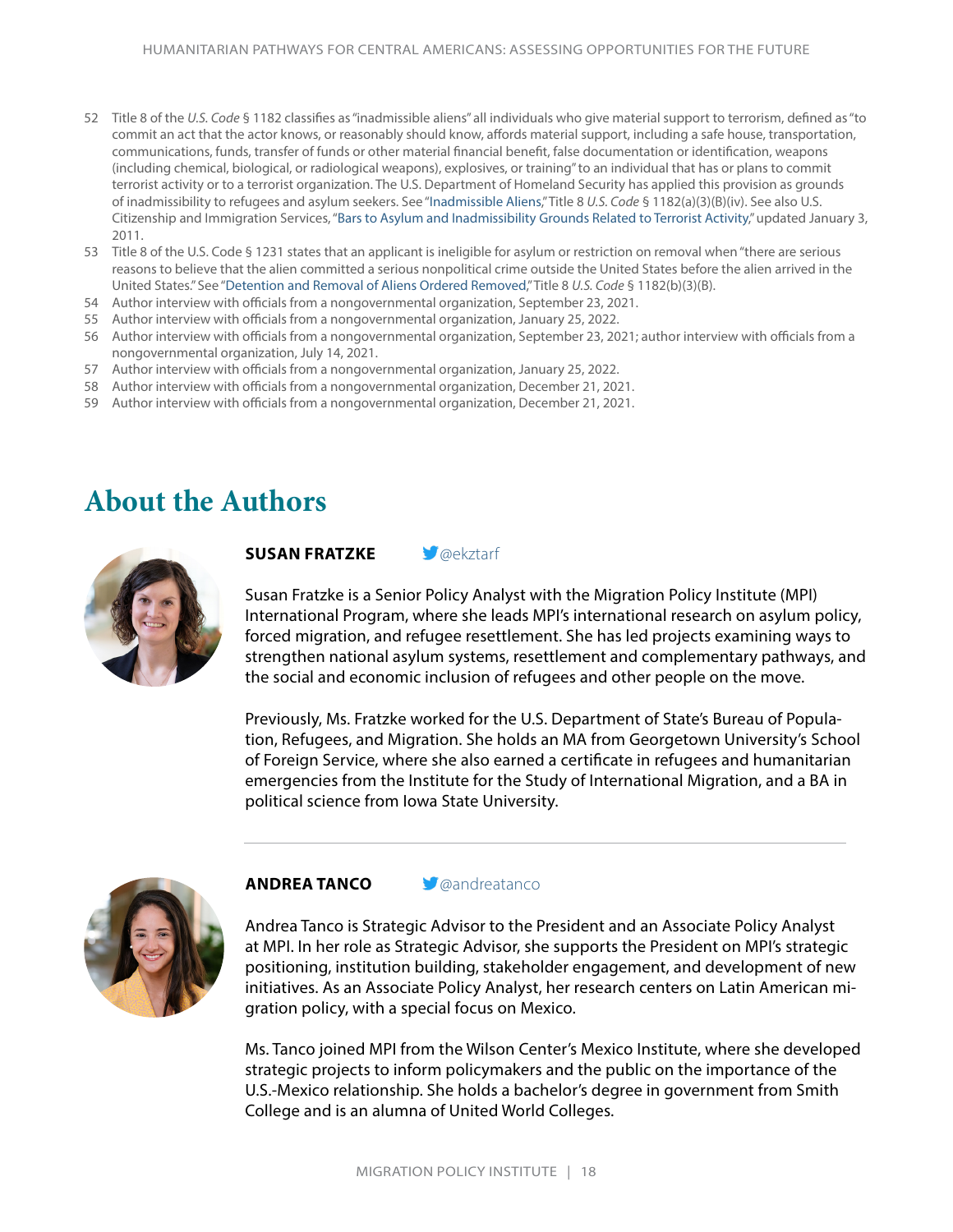# **Acknowledgments**

This publication is part of a series of publications made possible by generous support from the Open Society Foundations and the Tinker Foundation to consider actionable ideas to establish a regional migration management system from Canada to Panama.

The authors acknowledge and thank the representatives of international organizations, officials from governments in the region, and other experts who shared invaluable insights in interviews that contributed to this research. This brief would not have been possible without critical research support provided by Jaret Waters, Joseph Flores, Ana Martín Gil, Daniela Hall Lagunes, and Austin Cardona. Finally, the authors thank Andrew Selee and Ariel G. Ruiz Soto for their valuable input and contributions to the analysis; Lauren Shaw and Sue Kovach for their expert edits; and Michelle Mittelstadt for strategic outreach.

This policy brief is also available in Spanish: *[Vías humanitarias para personas centroamericanas: Evaluando](https://www.migrationpolicy.org/research/vias-humanitarias-personas-centroamericanas)  [oportunidades para el futuro](https://www.migrationpolicy.org/research/vias-humanitarias-personas-centroamericanas)*.

MPI is an independent, nonpartisan policy research organization that adheres to the highest standard of rigor and integrity in its work. All analysis, recommendations, and policy ideas advanced by MPI are solely determined by its researchers.

© 2022 Migration Policy Institute. All Rights Reserved.

Design: Sara Staedicke, MPI Layout: Liz Heimann

No part of this publication may be reproduced or transmitted in any form by any means, electronic or mechanical, or included in any information storage and retrieval system without permission from the Migration Policy Institute. A full-text PDF of this document is available for free download from [www.migrationpolicy.org.](http://www.migrationpolicy.org)

Information for reproducing excerpts from this publication can be found at [www.migrationpolicy.org/about/copyright-policy](http://www.migrationpolicy.org/about/copyright-policy). Inquiries can also be directed to [communications@migrationpolicy.org](mailto:communications@migrationpolicy.org).

Suggested citation: Fratzke, Susan and Andrea Tanco. 2022. *Humanitarian Pathways for Central Americans: Assessing Opportunities for the Future*. Washington, DC: Migration Policy Institute.